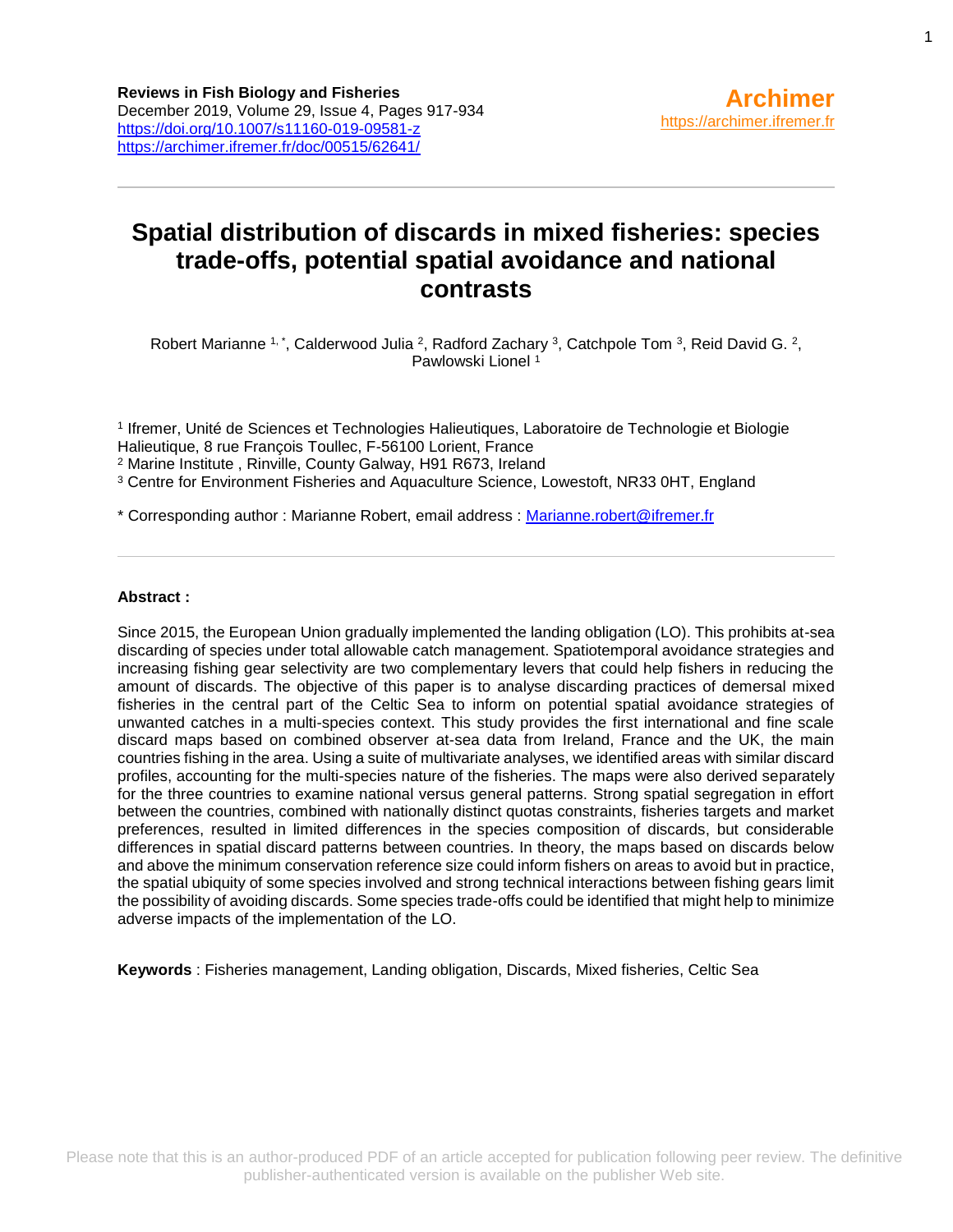## **1. Introduction**

 The European Union Common Fisheries Policy (CFP) was reformed in 2013 (EU 2013), and the regulation stipulates that all fisheries will be subject to the landing obligation (LO) from 2019. It stipulates that all catch from the stocks under Total Allowable Catch (TAC) regulations (or with a Minimum Conservation Reference Size (MCRS) in the Mediterranean) must be landed, prohibiting the common practice of throwing unwanted catches back into the sea. Most European fleets will need to reduce their discards to comply with this new management rule to avoid reducing their fishing opportunities and maximize the revenue from their quota. Discarding rates are still high for some trawl fisheries (Kelleher 2005; Zeller et al. 2018; Pérez et al. 2019), which makes the implementation of the landing obligation quite challenging (Catchpole et al. 2017), knowing that high-grading is prohibited as well. The causes of discarding are diverse and the consequence of several factors including stock dynamics (e.g. seasonality, spatial aggregation), national quota allocation (e.g. low quota share of the TAC), quota availability at fleet or vessel level and potential for avoidance of unwanted catches (e.g. gear selectivity, fishing strategy), mismatch between actual stock level and management measures (TAC constraints on main or non target species) and market drivers (demand and price for fish) (Catchpole et al. 2005; Feekings et al. 2012; Eliasen et al. 2014; Morandeau et al. 2014; Sigurdardottir et al. 2015; Pennino et al. 2017). What is clear is that discarding of fish above and below a Minimum Conservation Reference Sizes (MCRS) have different drivers which need to be considered when designing management approaches (Catchpole et al. 2014).

 Making changes to the selectivity of fishing gear is an approach often investigated to reduce discards but avoiding unwanted catches through changes in spatio- temporal fishing strategies is another important strategy which has, however, received less attention. Sea trials of selective gear have been performed throughout Europe with additional meta-analysis (Fryer et al. 2016, 2017) and resources, which collate and summarise how different modifications may influence the escape of different species. These resources aim to make fishermen, net makers and fisheries managers aware of the possible modifications that can be made to fishing gears, and so develop gears with a selective performance suitable for their particular fishery (GearingUp, 2017; O'Neill and Mutch, 2017; SeaFish, 2018). However, the adoption of changes in fishing gear remains a slow process even on a voluntary basis (Eayrs and Pol 2018).

 Fishers also have experience-based knowledge on fishing locations of high abundance of juveniles or non-target species at specific periods of the year. However, this type of information is likely to be at a fine spatial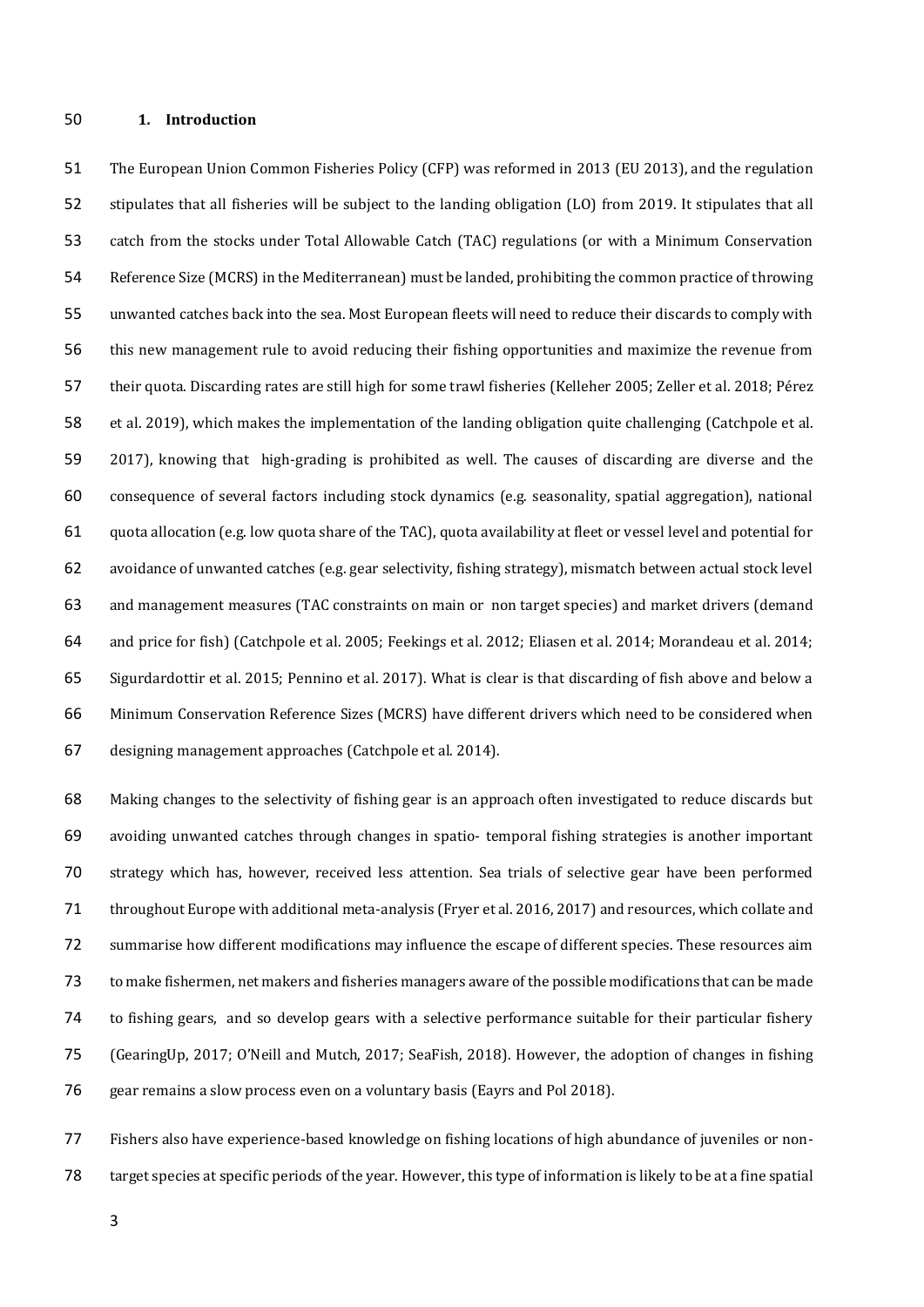scale and specific to fishers personal experience, and not necessarily shared depending on the balance between competition within fisheries and personal gain from being in a collaborative context (Evans and Weninger 2014). Scientists have compiled spatio-temporal catch information that covers most of the fisheries worldwide. A wide range of method have been applied to fisheries data to provide decision support tools and maps to support fisheries management. Multivariate approaches have been used to summarize and describe catches by grouping métiers that have similar landings (Moore et al. 2019) and discards profiles (Erzini et al. 2002), describe the spatial distribution of catches and effort at high resolution (Gerritsen and Lordan 2011) or explore the link between species composition and covariables (Pennino et al. 2017). Other alternate methodologies such as random forest (Vilela and Maria Bellido 2015) ,redundant maps (Calderwood et al. In press) or nested grids (Pointin et al. 2018) have been developed to provide fishing suitability and hotspots maps. On a complementary approach modeling methods have been used to explain the quantities of each species discarded per trip (Rochet et al. 2002), disentangle effects of environmental and economic variables on catches (Viana et al. 2013; Grazia Pennino et al. 2014; Maina et al. 2018) and provide useful predictions. More recently, bayesian hierarchical models better account for spatio temporal pattern and improve map accuracy (Sims et al. 2008; Paradinas et al. 2016). However, such analyses are rarely designed for, and communicated to, fishers to help them avoid discarding or to inform managers on possible approaches to minimizing unwanted catches.

 The Celtic Sea extends from the shelf area west of Scotland down to the western Channel south of England. The area accommodates a high diversity of marine species that support fisheries targeting different species assemblages from pelagic to demersal (Gerritsen and Lordan 2011; Martinez et al. 2013; Mateo et al. 2017; Dolder et al. 2018). The mixed nature of these fisheries leads to high discard rates, especially in the mixed demersal trawl fishery where many species occupy similar habitats and display similar behaviours making it difficult to selectively fish for individual species. The objective of this study is to analyse discarding practices of demersal mixed fisheries in the central part of the Celtic Sea which might provide insight on potential spatial avoidance strategies of unwanted catches in a multi-species context. International analyses are rarely performed because spatial data are not easily accessible to scientists and shared among EU member states and additionally because national fisheries datasets were not initially designed to facilitate 106 pooling to support large spatial scale analyses.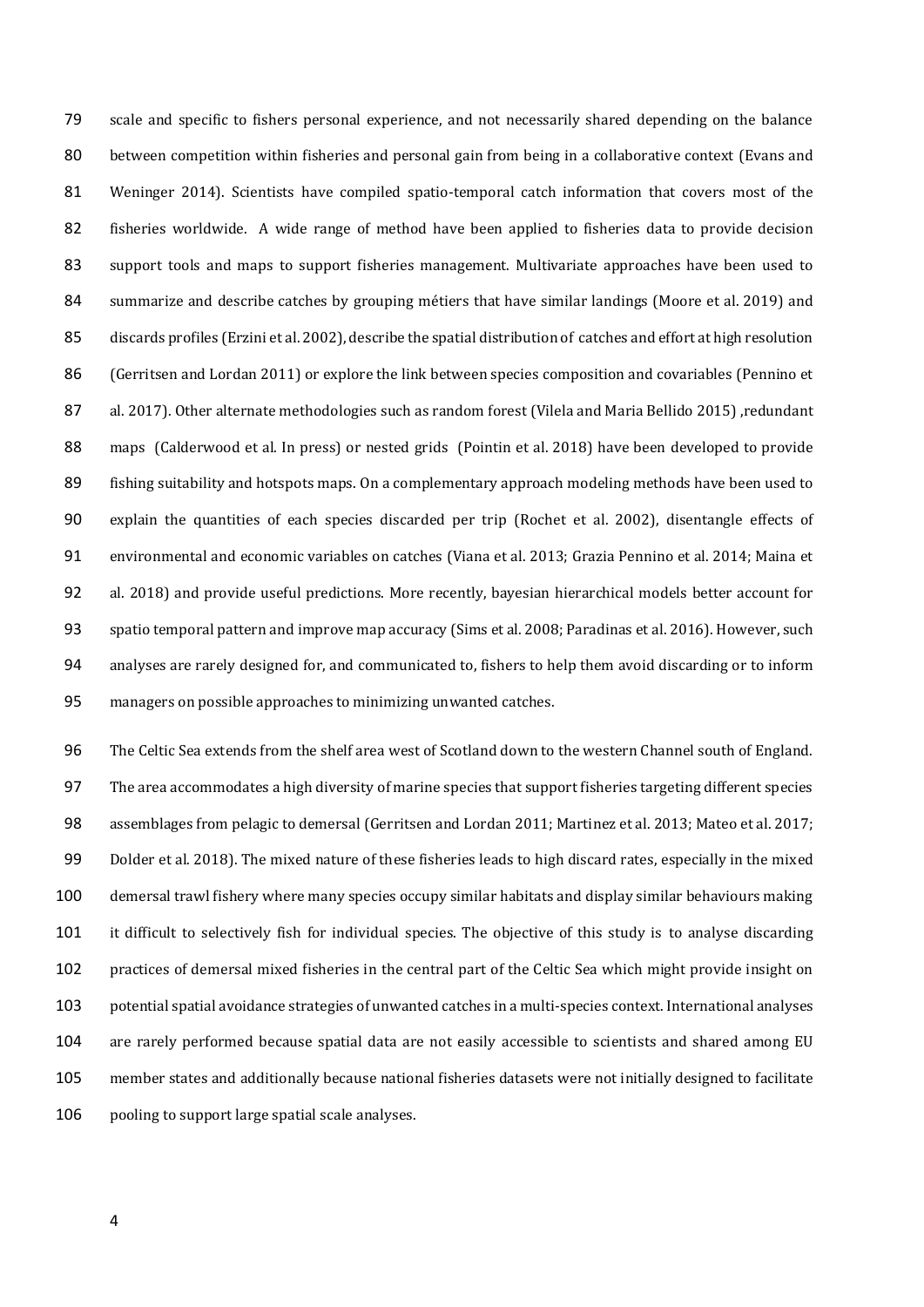This study provides, for the first time, international and multi species discard maps based on shared data from the observers at sea programmes from Ireland, France and the UK, the main fishing countries in the area. Our approach focusses on species assemblages instead of individual species maps to explicitly account for the multi-species nature of the discards. This might help stakeholders to pinpoint trade-offs between target and non-target species discards for seven of the main demersal species of roundfish and flatfish of the Celtic sea. We set out to assess the two size categories of discards separately providing multi-species spatial maps of above and below MCRS discards, and assess whether both categories occurred in the same location. A further aim was to produce maps showing country specific data to enable comparisons to be made on discarding patterns.

# 2. **Material and methods**

#### 2.1 Data source

 The onboard observer programme is part of the European funded Data Collection Framework (DCF, Council regulation No 199/2008) used as a basis for the assessment and management of EU fisheries. Onboard observer programmes provide data on catch composition, as well as the characteristics and condition of the fishing operation. They constitute the only systematic and quantitative source of information on discarding practices at sea. Based on national sampling schemes, observers embark on commercial fishing vessels and report the geographical positions, gear, mesh size, fishing time and target species of all hauls (Rochet et al. 2002; Borges et al. 2005; Enever et al. 2007). All species of fish and commercial invertebrates from the landed and discarded components are also counted, weighed and measured (with subsampling performed 127 when necessary) for a subset of hauls.

 We extracted data for 2010-2014 from the French, English and Irish observer at-sea databases for the central Celtic Sea ecoregion (49-52°N; 5-11°W). We focused our analysis on the main TAC managed species targeted in the area and for which MCRS are defined in European legislation for the Celtic Sea : *Gadus morhua* (MCRS at 35 cm), *Lepidorhombus whiffiagonis* (MCRS at 20 cm), *Melanogrammus aeglefinus* (MCRS at 30 cm), *Merlangius merlangus* (MCRS at 27 cm), *Merluccius merluccius* (MCRS at 27 cm), *Pleuronectes platessa* (MCRS at 27 cm), *Solea solea* (MCRS at 24 cm). MCRS did not change in this areas over the study period. National observer data were separated based on species and MCRS (fish above and below MCRS)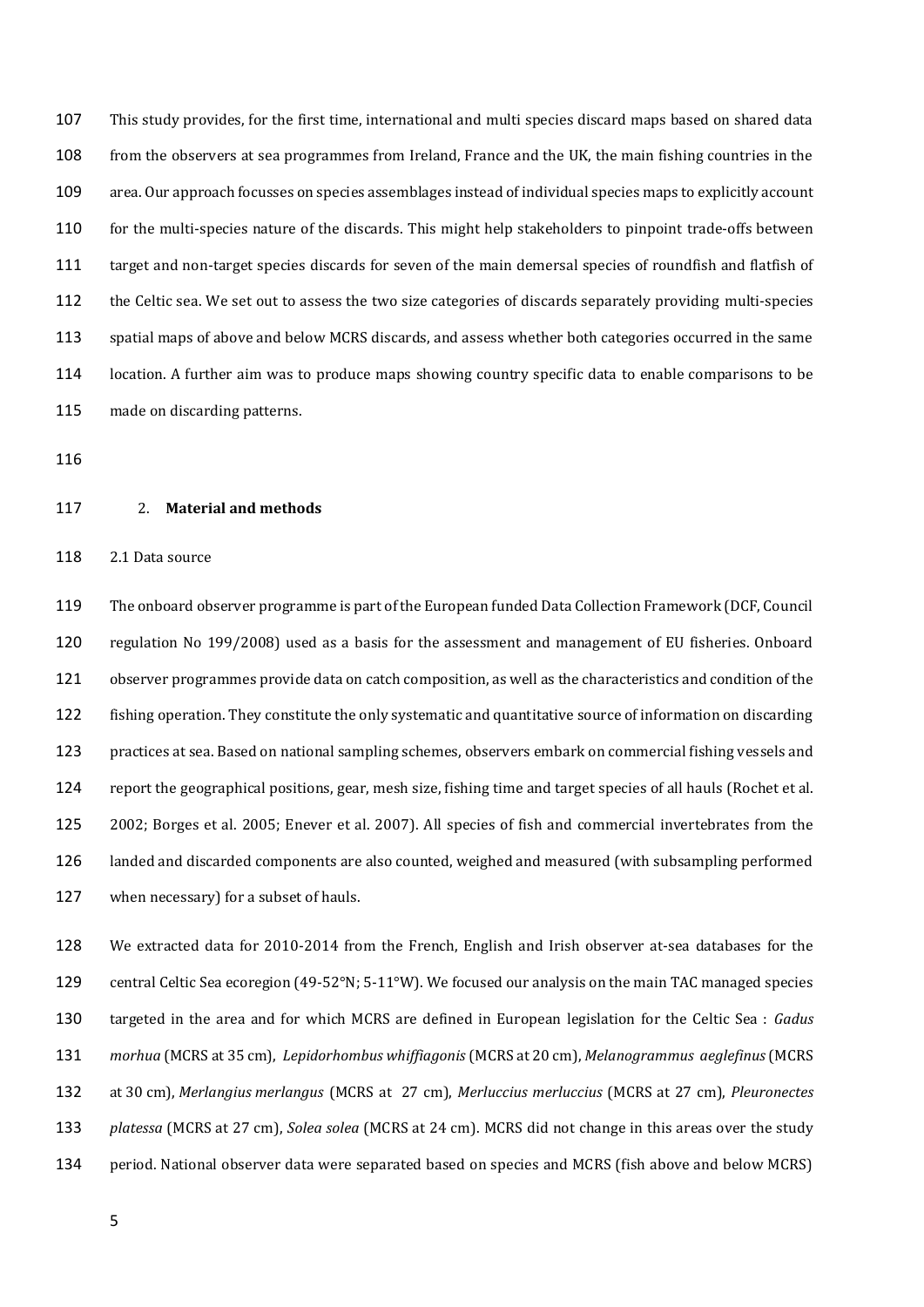and raised to haul level using length-weight keys providing total weights for above and below MCRS discards of each species. Nephrops is a commercially important and targeted species in the Celtic sea. However, the data suggests there is no above MCRS discards of Nephrops for most of the countries, leading to distinct list of species between above and below MCRS and between countries preventing us from including *Nephrops norvegicus* in the study.

2.2 Discard maps

 The objective of the analysis was to identify and describe areas with similar discard profiles, using a combined set of multivariate methods (principal component analysis (PCA) and hierarchical classification) as described in (Mateo et al. 2017).

 Each fishing operation (haul) was attributed to a grid cell of 10'\*10' (which corresponds approximately to a grid of 0.16° longitude\*0.16° latitude), based on mean haul position. Eight data sets were created: above and below MCRS discards for each country separately (France, Ireland and the UK) and all countries combined in a unique data set. The national databases were first joined to provide an average overview of spatial discards patterns based on the biggest possible amount of data. The combined data set included 8147 hauls over 326 cells with the number of fishing operation per grid cell ranging between 1 and 97, with an average of 16 and median of 12. Secondly, national databases were analysed separately to address national contrasts. Maps illustrating the number of hauls per grid cells are presented in the Supplementary data (Annex 1). Because the discarding process is highly variable, we removed cells having less than three observed hauls, which reduced the number of cell retained for further analysis by 15 % for the combined data set and up to 30 % for the Irish datasets. It was difficult to further disaggregate the data by year, season, gear and country/year, country/season, gear/season, gear/country etc… while maintaining good representativeness and spatial coverage to enable comparison. We aim to provide an overview at the scale of the Celtic sea while avoiding presenting a simple discard atlas. Nonetheless, analyses were performed for each quarter and each year in the supplementary material (Annex 4) and used to elaborate the discussion. For each data set, we calculated the proportion of discards of each species in relation to the total discards per cell (over the period 2010–2014). This approach allows us to consider the impact of fishing in an area over a species assemblage rather than focusing on the separate impact on each species. An alternative approach would have been to use discards quantities, which would have allowed identifying areas with low discard amounts versus high discard amounts. However, proportions are less sensitive to changes in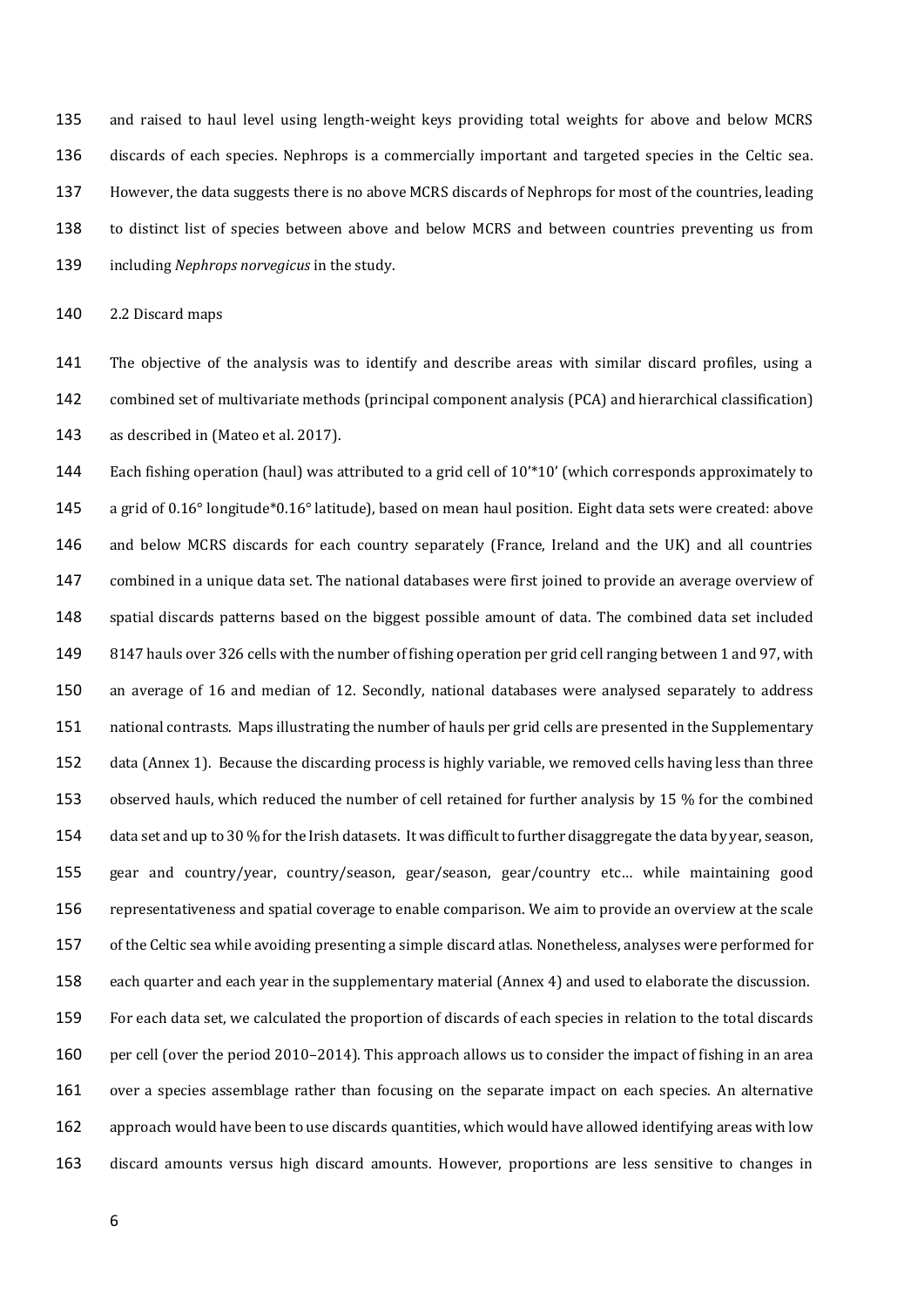quantities and stabilises the species composition over time despite changes in effort, particularly for species that are relatively abundant (Gerritsen et al. 2012). The aim of the LO was not to reduce the proportion of discards, but the absolute amount of discards. As such, both absolute and relative approaches are of interest and bring complementary information.

 As suggested by Deporte et al. (2012), a centered and normalised PCA was applied to this matrix prior to hierarchical cluster analysis (HCA using Ward's minimum variance method). This approach helps in reducing the dimensionality of the data and identifies the main recurring species combinations that explain the greatest variation (Legendre and Legendre 2012). Only the first six axes of the PCA (accounting for more than 80% of the explained inertia) were kept for subsequent application of HCA to reduce random fluctuations. This was done to improve the partitioning and homogeneity between and among classes (Legendre and Legendre 2012). Statistical analyses were performed independently for the eight case studies. The most appropriate number of clusters was set at 5 for each data set, representing around 50- 60% of the variance and a trade-off between spatial homogeneity and complexity . The percentage of variance explained as a function of the number of clusters was provided in the supplementary material (Annex 3), along with maps derived with 10 clusters. The spatial clusters were described according to the relative abundance for each species in clusters and spatially represented on a map using a unique colour. Multi-species discards cluster maps were derived for the eight data sets independently. However, to facilitate comparison between maps, similar clusters in terms of species composition across case studies were given the same colour code. In some case, matching was difficult illustrating structural differences in the data between the eight case studies. The spatial distance between the grid cells was not taken into account, so any spatial patterns that emerge from the analysis are the result of similarities in the discard composition of neighbouring cells (as in Gerritsen et al., 2012; Mateo et al., 2017).

# 2.3 Spatial relation between above and below MCRS discard clusters

 Observer-at-sea data allows us to investigate the fine scale spatial link between discards that are below and above MCRS as information were collected at the haul level. The spatial relationship between > and < MCRS discards of species is investigated by comparing how the classification of cells within each cluster of undersized data matches with the corresponding cell in the above MCRS data set .This highlights whether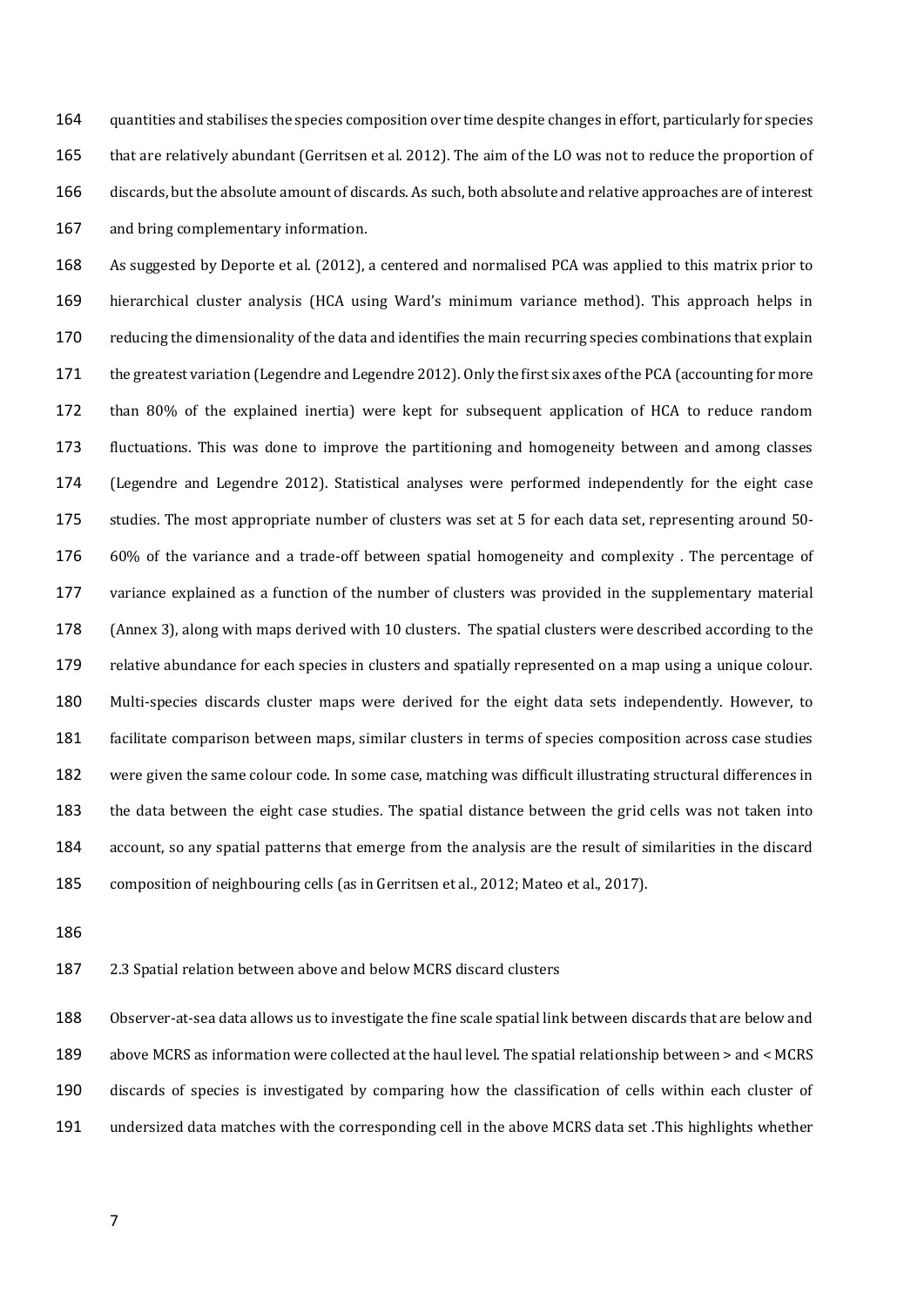similar clusters of species are identified for both below and above MCRS discards or if species are spread

out between different clusters in the two data sets. .

 Analyses were performed using the *ade4*, *labSv* and *mapplots* packages available for R.3.3.3 (http://www.R-project.org/).

**3. Results** 

3.1 *Irish discard maps*

 Based on observer data, the most important species discarded in terms of tonnage for Ireland in the area studied was haddock, followed by whiting, hake, cod, megrim and plaice. The percentage of undersized discards in the total is 51% for haddock, 43% for plaice, 31% for cod, 20% for whiting and 17% for hake (Supplementary- Annex 2).

 The first point to note from the cluster analysis on <MCRS data, is that two of the seven species (cod, and plaice) were found predominantly (>50%, Table 1a) in one cluster each, suggesting that the <MCRS discards of these species tend to originate from separate catches. This statement strengthened with 10 clusters for four of the seven species (Supplementary, Annex 3). The map in figure 1a shows that the cells occupied by these clusters are often widely distributed in space. This is particularly the case for cluster 1 which is 209 dominated by cod (62% of the <MCRS discards of cod were in cluster 1/red cells in Figure 1a, Table 1). Cells of cluster 1 are spread out across the southern part of the study area in individual clumps. On the other 211 hand, 78 % of <MCRS plaice discards were in cluster 5 (in pink), and there is a clear patch of these cells in the coastal zone south of the Irish coast at around 51.8°N-7.2°W. The only species where the bulk of the <MCRS discards were not found in one cluster was haddock, which was found spread over three clusters ( and up to seven clusters in the case of 10 clusters analysis), with the highest quantities found in cluster 3 in light blue (44%, patches from the south coast of Ireland to the central Celtic sea) and cluster 1 and 4 in red and purple (24 and 22 % respectively %), and in smaller quantities in clusters 2 and 5. Some clusters were 217 characterized by a more multispecific assemblage. Cluster 4, in purple, for example highlights the co- occurrence of undersized discards of whiting, haddock, sole and cod in an area centered at 51°N-6.5°W. 219 When increasing the number of clusters these areas are closely associated with cluster 7, which is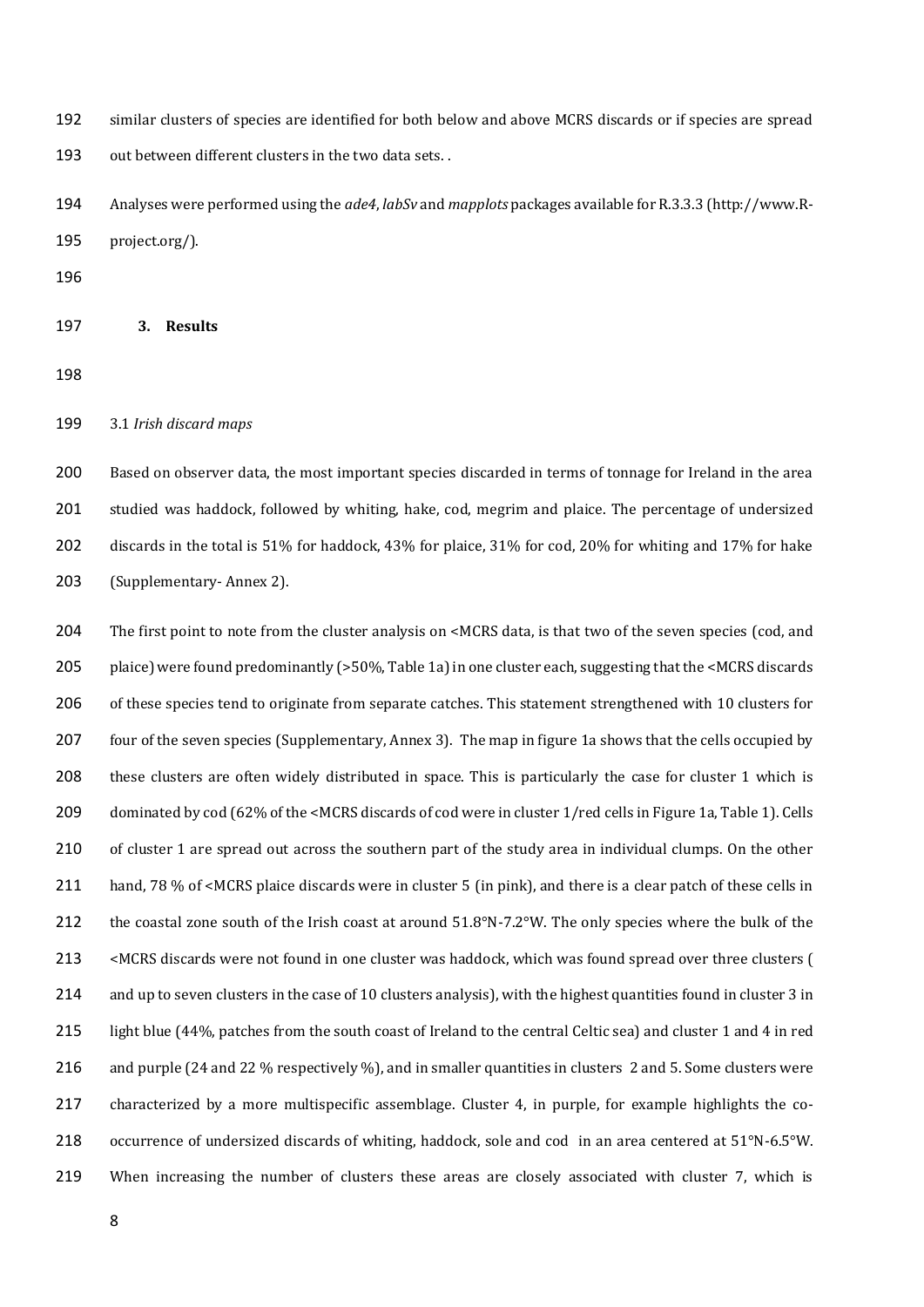characterized by a larger proportion of whiting discards compared to the other species. Undersized 221 haddock is caught together with cod in the light green cells (cluster 4), which are scattered over the entire study area. Cluster 2 (in orange) has contributions from megrim and hake, and in concentrated mainly in the south-west of the study area. When increasing the number of cluster < MCRS megrim and hake are split 224 in distinct clusters (2 and 5).

225 Unlike the case for the <MCRS discards, the pattern is less clear for the >MCRS fish (Figure 1b). Cluster 1 consists of more than 50% cod (Table 1) but is associated with many other species ( mainly hake and haddock) with little evidence of a distinct spatial pattern, while cluster 5 (in pink) had more than 75% of >MCRS plaice and 82% of >MCRS Sole and is distributed across inshore waters along the south Irish coast. Some of the other clusters were dominated by a single species. For instance, cluster 2 (in orange) was 230 dominated by megrim, and spatially clustered in the southern part of the area (between 50.5-49<sup>o</sup>N and 7- $9°W$ ). . Cluster 4 (in purple), characterized by both whiting and haddock, was concentrated in the north of 232 ICES area VIIG, and up the coast in an area bound by  $51-52\text{eN}$  and  $6-7\text{eW}$ . When increasing the number of clusters to 10, Cluster 7 (in dark blue), dominated by whiting was found mainly in the same areas. As with 234 the <MCRS case, the >MCRS haddock and whiting were identified across a number of clusters. Clusters 1 and 3 (in red and light blue), characterized by a more multispecies assemblage, occupied an wide area.

 Despite little obvious match at first sight, some similarities exist between the maps for above and below MCRS fish. Features in the <MCRS discard map (Figure 1a), such as clusters 4 and 5 in the northeastern part of the Celtic sea, can also be found on the >MCRS map (Figure 1b). This would tend to suggest that both categories of whiting, haddock and cod were targeted and subsequently discarded in the same area. When increasing the number of clusters spatial overlaps between both categories of plaice and cod tend to disappear but remain for whiting and haddock. The relationship between the clusters for the two size categories can be explored further in the bar charts in Figure 2. If < and > MCRS clusters were found in 243 similar area for each case study the first bar would be red, the second bar would be orange, the third light 244 blue, the fourth purple and the fifth pink. More than 50% of the cells identified as being in <MCRS cluster 3 and 4 and 5, were also in the same cluster for >MCRS discards, (Figure 1, Table 1, Figure 2). Species composition matches between > and < MCRS clusters can be therefore be found. However, for clusters 1 and 2 the spatial overlap was relatively small .

*3.2 French discard maps*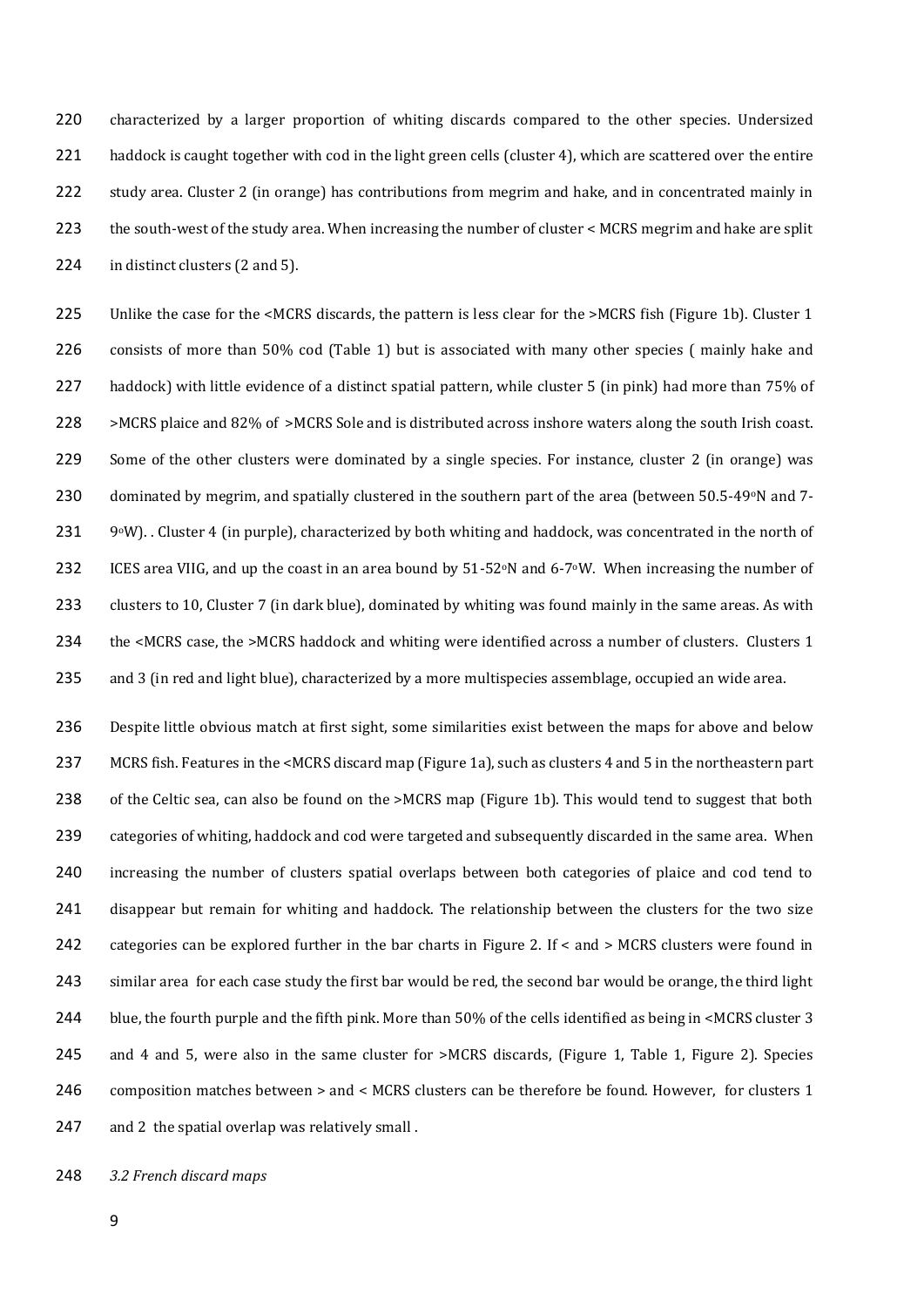249 Based on observer data, the most important species discarded in terms of tonnage for France in the area studied was haddock, followed by whiting, cod, hake, megrim and plaice. The percentage of undersized discards in the total is 62% for sole, 37% for haddock, 32% for cod, 18% for plaice, 14% for whiting and 13% hake (Table S1).

 As was the case for Ireland, whiting, plaice and cod <MCRS discards were found predominantly (>50%, Table 1b) in one cluster each, suggesting that the <MCRS discards of these species tend to be caught separately. This statement extends for most of the species excluding haddock in the 10 clusters analysis. However, the map in figure 1c shows that the cells occupied by these clusters are often widely distributed in space. Haddock was found spread over four clusters, with the decreasing quantities found in clusters 3- 1-4-2 (41-23-19-15% respectively). There are clear patches of cluster 3 cells around areas 49-50°N 5-7°W and 50.5-51.5°N 5-7°W. Several clusters were characterized by a more multispecies assemblage. Cluster 260 1 (in red, Figure 1c) for example highlight the co-occurrence of undersized discards of cod and haddock over 261 the entire area west of 7°W. The co-occurrence of undersized discards of whiting and haddock (cluster 4 in purple) are identified together in the north east of the area (51-52°N 5.5-6.5°W ) while the co-occurrence of undersized discards of hake and megrim and sole (cluster 1 in red) cover an important area in the central area of the Celtic sea (49.5-51°N 7-9°W).

 Distribution in space of statistical clusters are less clear for >MCRS discards (Figure 1d), as observed with 266 the Irish data set. The co-occurrence of >MCRS discards for most of the species within cluster 5 (pink) are 267 scattered across the entire area east of 8°W. Two clusters show more patchy features; Cluster 4 in purple, characterized by whiting and plaice, is concentered in the north east while cluster 2 in orange, characterized by hake and megrim, is spatially concentrated in the central part of the study area. When increasing the 270 number of clusters, most of the clusters show little obvious spatial pattern and cells close in space are often classified in different clusters. One can notice that oversized discards of sole and plaice are disentangled from the co-occurrence of whiting and haddock, with the formers being mainly encountered in coastal areas (cluster 8 and 10 versus 9). .

 Comparisons between Figure 1c and 1d inform on the ability to avoid <MCRS and >MCRS catches in the context of the LO. The more that discards of a single species and size category dominate a cluster in a specific area, the higher the potential for spatial avoidance. In contrast where a single species dominates an area for both size categories there is higher potential for introducing selective measures to avoid <MCRS catches.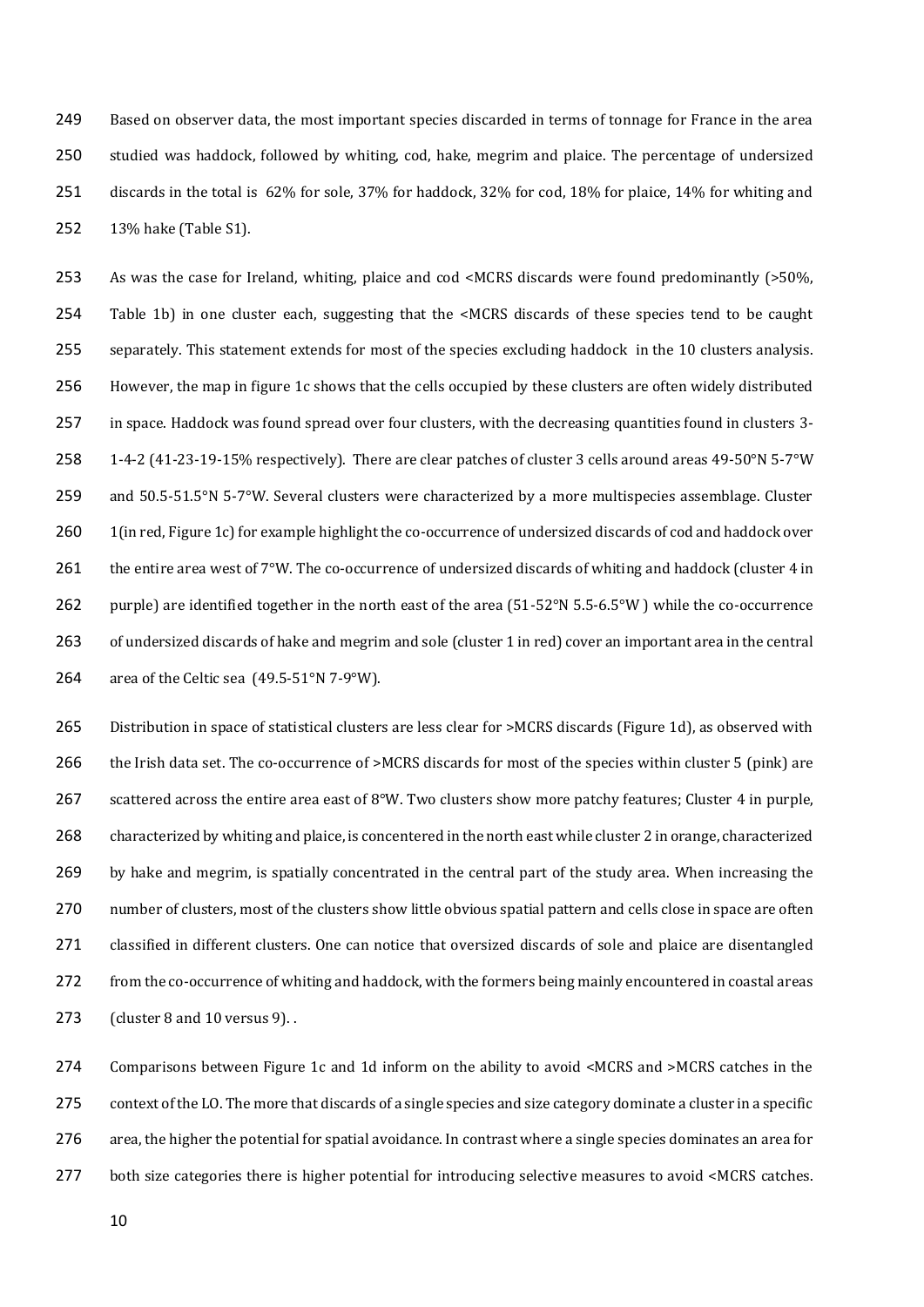We identify few spatial similarities between the two maps with both 5 and 10 clusters. However, both categories of whiting and haddock seem to be caught in the same area located in Nephrops grounds in the north east of the Celtic Sea. This indicates that <MCRS fish are difficult to avoid in this particular area when targeting adult fish. As with the Irish data, results based on French data and 10 clusters support the idea 282 that plaice are fished and discarded in the same coastal area (Annex 3, cluster 8,10). In contrast, well defined clusters such as cluster 3 (in light blue Figure 1c) of < MCRS haddock discards, especially the southern east patch, is spread out in various clusters of > MCRS discards including >MCRS whiting (cluster 4) and cod (cluster 1) (Figure 2-FR). The spatial mismatch between cluster 1 for < and >MCRS discards supports the idea that both categories of cod were to some extent caught in different places (Figure 1c, Figure 2-FR). Spatial overlaps was quite good for clusters 2 and 5 (Figure 2-FR), however they both have much higher area coverage in the > MCRS maps compared to < MCRS maps.

#### *3.3 UK discard maps*

 Based on observer data, the most important species discarded in terms of tonnage for the UK in the area studied were cod and haddock, followed by megrim, plaice, hake and whiting. The percentages of > and < MCRS discards vary between species. The percentage of undersized discards in the total is 42% for haddock, 40% for plaice, 26% for sole and 12% for whiting (Table S1). For the remaining species (cod, hake and megrim) less than 6% of those discarded were below MCRS.

 Two up to five of the seven species, depending on the number of clusters in the analysis, were found predominantly in separate clusters, suggesting that the <MCRS discards of these species tend to be caught separately (Table 1c). In contrast to French and Irish maps, clusters are often found closer together supporting stronger spatial homogeneity (Figure 1e). Clusters 3 (in light blue) is essentially located south of 50°N and east of 7°W with 47% of the <MCRS discards of haddock.. Clusters 5 (in pink) is concentrated along 5°W at the mouth of the Bristol Channel and is characterized by 70% and 90% of undersized plaice and sole discards respectively. The 10-cluster analysis tends to separate sole and plaice discards in space. The co-occurrence of <MCRS discards of haddock and whiting are found in cluster 4 north of the Scilly Isles.

 In contrast with the 10 cluster maps, the 5 cluster maps for the >MCRS fish (Figure 1f) highlight well-defined patches; however most of the clusters are made of multi species assemblages. Only three clusters were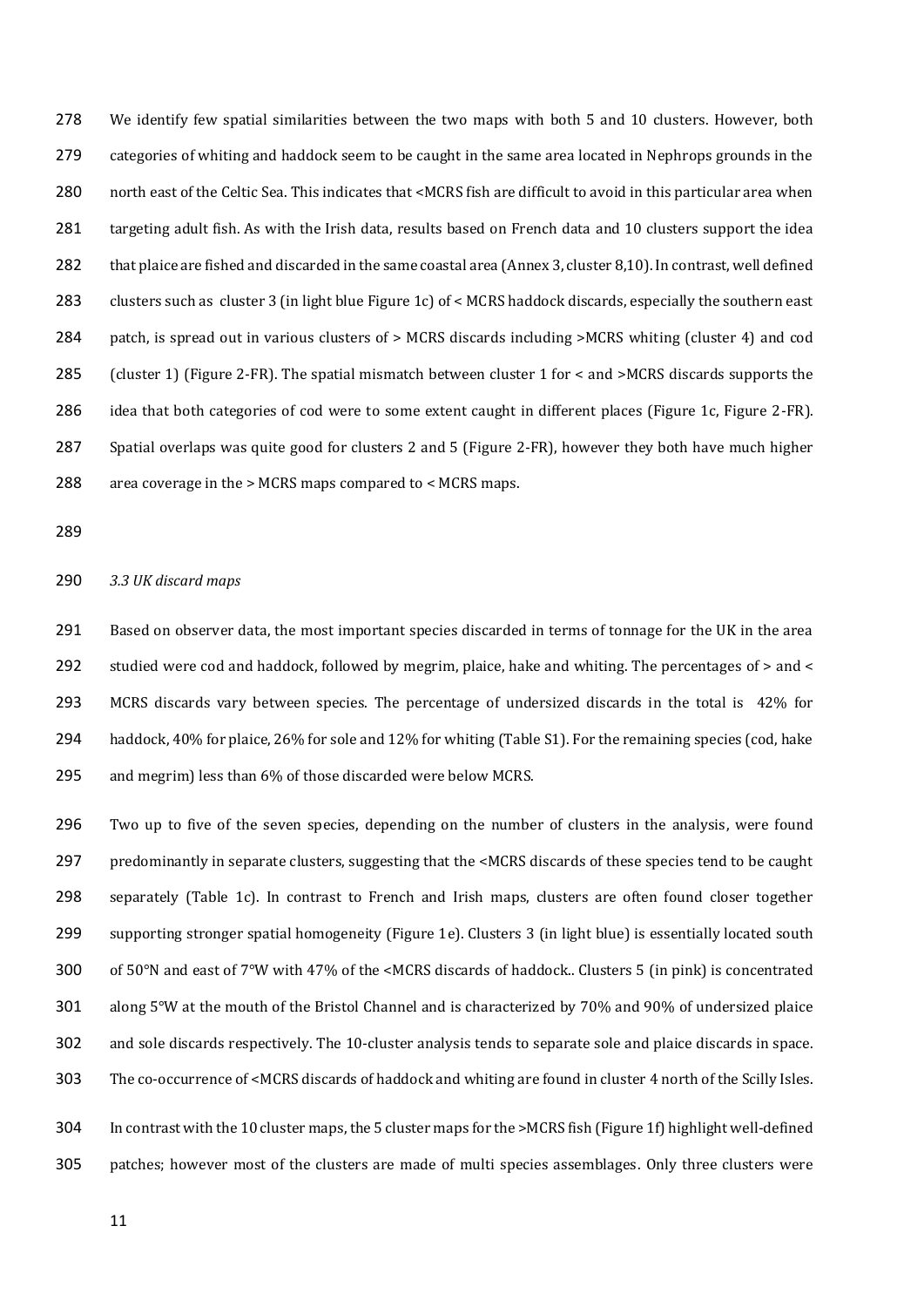characterized by a single dominant species (> 50%, Table 1c). Above MCRS discards of megrim and hake are well distinguished (with cluster 4 more north than cluster 2) ,while being merged in the < MCRS analysis. Oversized discards of cod are widely distributed over the central part of the Celtic sea and south of the Scilly Isles (cluster 1). Clusters 3, 4 and 5 were characterized by multispecies assemblages with the former being localized south of 50°N (haddock whiting, megrim) , and the latter two north of 50°N (cod, hake, sole, plaice and whiting).

 Spatial coverage of the two maps (Figure 1e and 1f, Figure 2-UK) indicates that clusters of <MCRS fish catches are found closer to the shore than clusters of >MCRS fish. The relationship between the clusters for the two size categories is further quantified in Figure 2, where we can see for example that most of the orange cells of cluster 2 for < MCRS data (dominated by megrim and haddock discards) are included in cluster 2 for >MCRS data. The results also indicate that both plaice and sole are caught in the same general areas (pink cells) and both <MCRS and >MCRS are caught in these areas (Figure 2, cluster 5). When considering the < and > MCRS discards, separately, different species dominate discards in different areas, in particular sole, hake and megrim but also haddock, whiting and cod to a lesser extent, indicating that some spatial avoidance of these species and size classes could be achieved.

# *3.4 International discard maps*

 For the <MCRS discards, the analysis of the combined data set reveals clusters defined similarly as those identified from the data analysis carried out separately for each country (Table 1d). Two clusters are dominated by a single species in all three country datasets and the international dataset : clusters 1 (cod) and 3 (haddock). There were several clusters with more than 10% of the haddock discards, and one of these (clusters 1) was apparent in all individual country data and for the ensemble. While the multi-national clusters were broadly defined by similar discard profiles to the national, the spatial distribution of clusters were less consistent between the different analyses. Some clusters were located in similar areas for the separate and combined international maps, such as < MCRS cluster 5 in pink and to a certain extent cluster 3 and 2, which remain spread out across the area or on the southern area along the slope of the continental shelf. Because of the spatial segregation of discards and effort between countries, some clusters of the combined analysis appear as the sum of the three countries maps. This is particularly the case of cluster 3 (in light blue, Figure 3) which results in the addition of the patch from the south coast of Ireland to the central Celtic sea identified on the Irish maps (Figure 1a), the patch around areas 49-50°N 5-7°W and 50.5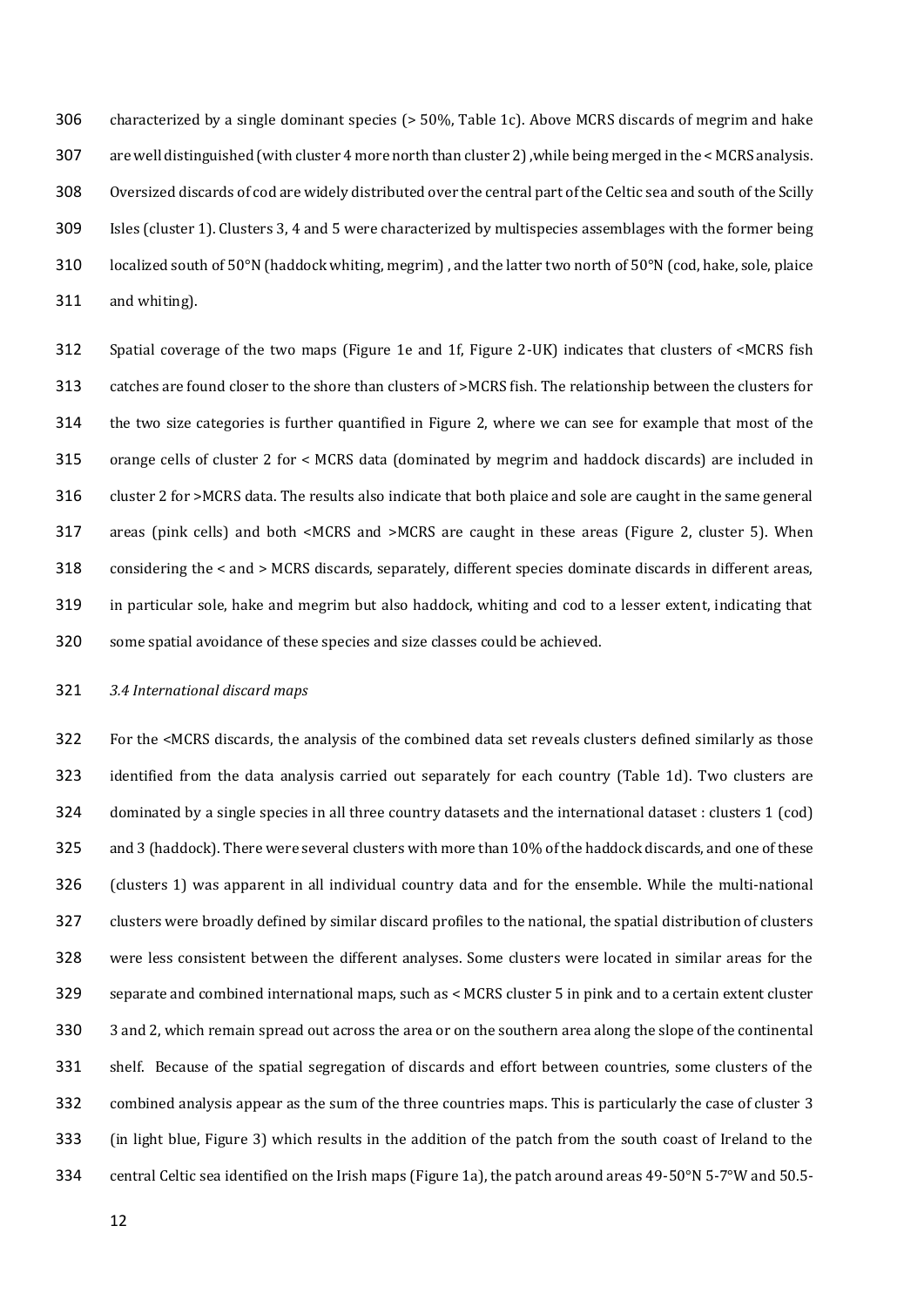51.5°N 5-7°W identified on the French data (Figure 1c) and the patch south of the Scilly Isles identified on the UK maps (Figure 1e). The co–occurrence of undersized discards of haddock and whiting identified in the northern part of the area between Irish and UK coasts on French and Irish maps is well defined on the international maps. Given the surface area cover by cluster 3 in light blue, 5 clusters seems insufficient to describe > MCRS spatial pattern at an international level. Maps with 10 clusters shown in the supplementary provide a more detailed and likely more appropriate description of the spatial discard pattern.

 For >MCRS fish, greater differences appear between the composition of clusters (table 1abcd). The relative abundance for each species in clusters are especially different between national and international analyses for clusters 1,2 and 5. It is not easy to compare the individual maps in figures 1b, d and f, however, one can see that cluster 2 (in orange Figure 3) combines the >MCRS megrim patches identified on the Irish and UK maps in the south east of the area. As with individual national analysis, spatial overlap between < and >MCRS clusters is medium to low (< 50%), except for clusters 4 and 5 (supplementary, Annex 2).

 Presenting all national clusters together is feasible with 5 clusters but becomes difficult with an increasing number of clusters; however, each cluster can be mapped separately for all countries. Figures 4 and 5 illustrate what can be done to facilitate comparisons between the different national datasets. Figure 4 helps in comparing cluster locations between countries in overlapping cells of the same cluster (Figure 4 ab for cluster 8 and Figure 4 cd for cluster 1) identified by France, Ireland and the UK for > and <MCRS discards 352 separately based on the results of the 10 clusters analysis. The two examples (for clusters  $1 \& 8$ ) show clear differences in spatial patterns. For cluster 8, the discards of fish above and below MCRS have very similar distributions, so it would be difficult to fish adult plaice in areas with few <MCRS plaice. Conversely, we can see quite different spatial distributions for cluster 1, which is dominated by high cod discards. From this it is clear that adult and juvenile cod are discarded in distinct areas, with adults being discarded further north and west than the juveniles. Figure 5 helps in identifying the spatial match and mismatch between > and <MCRS discard clusters, using the example of cluster 9 and the four data sets. Using the whole combined dataset, we can see that cluster 9, characterized by discarding of haddock and whiting, is most prevalent in an arc along the Irish coast and down to Cornwall. This pattern is less visible in the national data. The UK and Irish data taken together include much of the area seen in the combined data set. The distribution of the French clusters is more in the central Celtic Sea. In all the maps in Figure 5, the < and >MCRS discard clusters are in very similar areas, with little potential for avoidance.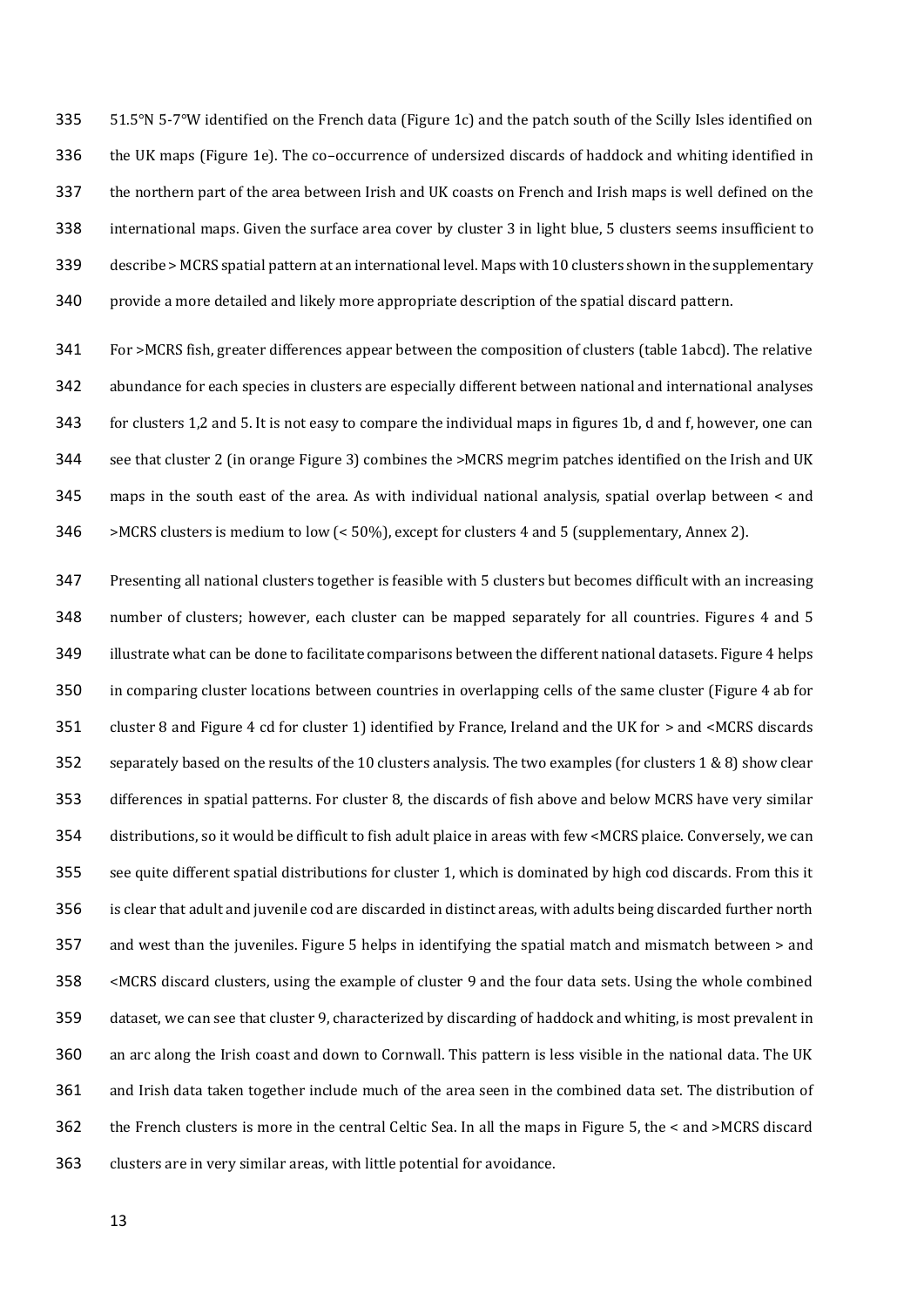It is well known that >MCRS discard quantities evolve within a year due to intra annual growth (which can be important for gadoids) and movement from coastal nursery to more off shore feeding ground which often correspond to fishing grounds. We illustrate what can be done to facilitate comparison between quarters based on the 5-cluster analysis on the combined data set. Spatial coverage and species composition of cluster 5 is stable through time (Supplementary, Annex 4), even if the proportion of gadoids increases slightly at the end of the year. Cluster 4 is characterized by the co-occurrence of haddock and whiting in addition to sole in quarter 2 and cod in quartier 4. Its spatial distribution evolved with a clear distinct patch north of the Celtic sea in quarter 3 and a more widespread distribution in quarter 4. Cluster 3 accounts for the higher percentage of haddock discards and all year long it is always distributed over the entire area even if a clear patch appears south of the Scilly Isles at quarter 4. Species composition and spatial distribution are less consistent between quarter for clusters 1 and 2, even if cluster 2 is recurrent along the continental slope. However, it is difficult to assess whether the changes in spatial distribution are due to lack of observation in some areas in some quarters and if species composition results in change in biotic environment or if is an artifact of the underlying sampling scheme, métier, gear, etc …

#### *4.* **Discussion**

 Multinational spatial descriptions of landings (Mateo et al. 2017) and métier (Moore et al. 2019) were already performed in the Celtic Sea. However, to our knowledge, this study is the first multispecies, fine scale, spatial analysis of discards conducted at multinational level in the area. The core aim was to use observer data to identify where commercial fish were discarded and with what other species. It provides an overview of discard locations at species levels for both below and above MCRS discards in the central region of the Celtic Sea. It also sought to identify the spatial correspondence, or lack of, for discards above and below MCRS between countries and all countries combined.

 Considering first the analysis of the fish below MCRS. Knowing where these undersized fish are is the key to avoiding their capture. Indeed, the present study has shown that there are clusters of undersized discard events dominated by a single species, and that, at least in some cases these can be delineated geographically. Species distribution of < MCRS fish are consistent with literature on spatial distribution of species and nursery grounds in the Celtic sea for hake (Kacher and Amara 2005), whiting (Verdoit 2003; Persohn et al.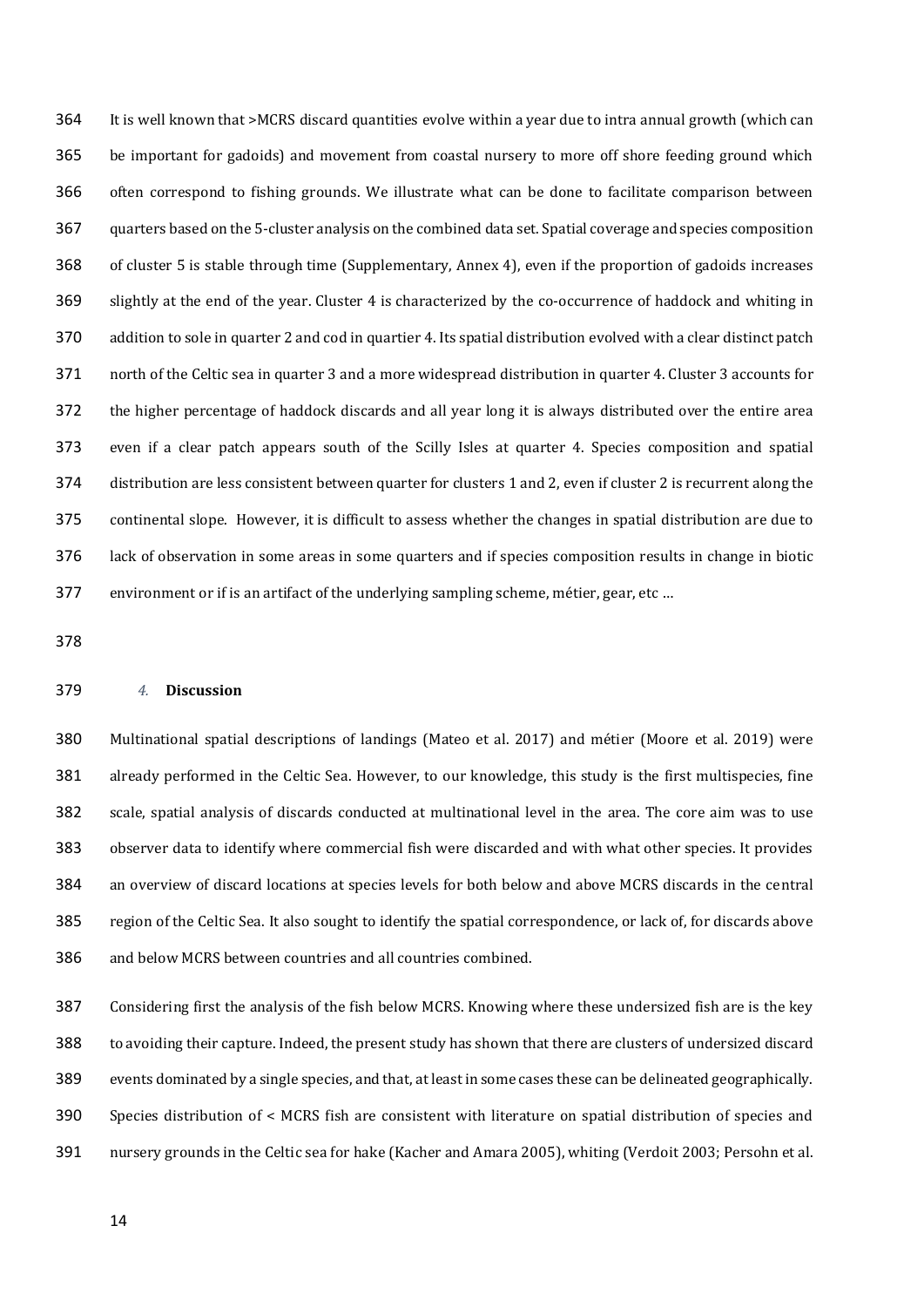2009) and flatfish (Maxwell et al. 2009). However, our analysis have the advantage of bringing all this information together on a single map. When zooming out from species to communities, our results conform to bathymetric and latitudinal clines in fish distributions and abundances with three main assemblages : i) the roundfish species (haddock and whiting) separated from the flatfish (plaice, sole) and the deeper water assemblage (megrim, hake and anglerfish) (Martinez et al. 2013; Dolder et al. 2018). Avoiding undersized catches by avoiding these "hot spots" may appear simple for a single species but will be much more complex in a mixed fishery. However, the mapping may help reduce the likelihood of catching these unwanted fish, while not eliminating it. We have shown , for instance that <MCRS fish were found predominantly in near shore areas along the coast, especially for sole, plaice and whiting and in particular when examining the English dataset. It is clear, therefore, that depth and to a lesser extent substrate are important variables for describing the main driver of similarities and differences in distributions and abundances for the different species (Dolder et al. 2018). However, using these aggregated data, it is not possible to conclude whether this is due to the distribution of the fish or the gear and mesh sizes used in these areas. Discrete patterns, where undersized haddock and whiting co-occurred, were also identified in the north east of the Celtic sea (between 50-51°N and 6-7°W). These fishing grounds are also those where Nephrops is heavily targeted (Sharples et al. 2013; Mateo et al. 2017). While this study did not include Nephrops (due to previously described data issues), métiers targeting this high value species are included through their catches of other species. These métiers are likely to substantially drive discards of < MCRS haddock and whiting in such areas, highlighting the need for gear modifications to eliminate such undersize whitefish catches from the *Nephrops* fishery

 As with <MCRS fish, identifying where discards of >MCRS were abundant, and then avoiding such areas, has the potential to mitigate the choke problem to some extent. The findings and maps from this study suggest that there may be some potential in this approach. For instance, we identified clear clusters dominated by megrim, hake and whiting for all three countries separately and when all countries were analyzed together. In the 10 cluster analysis the >MCRS megrim cluster showed two areas of concentration, "hot spots", south of 50°N, identified by the Irish and UK data set. Another, more multi-species cluster including whiting also showed similar hot spots on both French and Irish > MCRS maps. The hake cluster while prominent at the shelf break was also found scattered across the shelf (Kacher and Amara 2005; Mateo et al. 2017). Discards of other species such > MCRS cod, while dominating a single cluster, were spatially scattered across the 421 study area. Above MCRS haddock were found in several clusters, and were also scattered across the study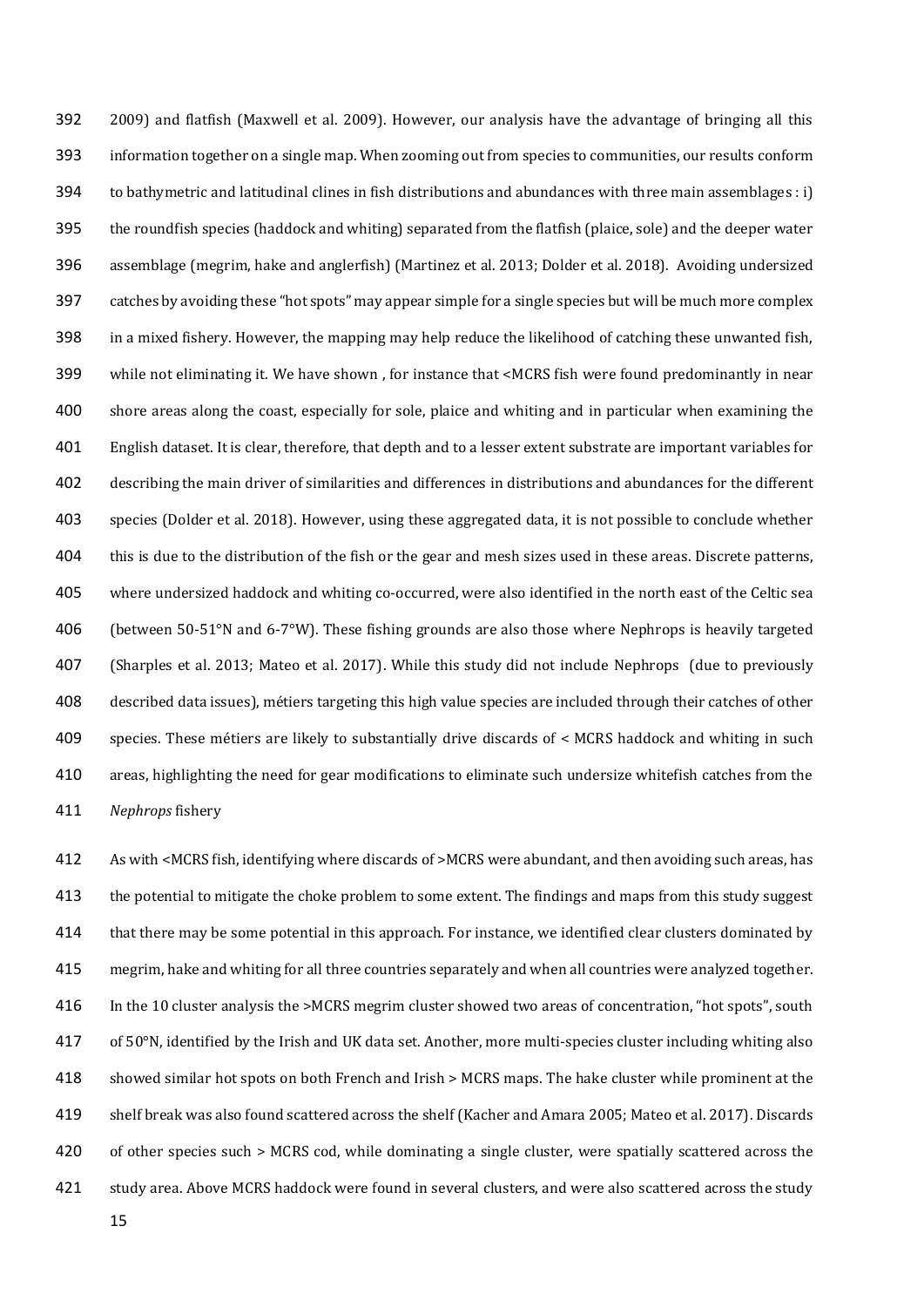area (Verdoit 2003; Dolder et al. 2018). Despite the extent to which the different clusters are aggregated or scattered across the Celtic Sea, it still may be possible for industry to use these data and resultant maps to identify where a given target species might be caught, in the absence of choke species, or to inform that in a given area there is high risk of encountering fish they may wish to avoid (as quota is used up).

 Under an effectively implemented LO, fishermen will be motivated to avoid catching <MCRS fish and quota restricted species. In our analysis, we found that for several species there was spatial overlap in the clusters for above and below MCRS dominated by the same species, for example whiting, megrim, hake and plaice. This indicates that fishers could potentially avoid locations where these clusters occur and avoid catches of those species without losing other wanted catches. If, however, they wanted to target these species, they would risk taking high <MCRS catches also, unless the selectivity of the gear was modified. Even where the spatial distributions are not discrete and there are no "hot-spots", it should still be possible to use the results of these analyses to show what a fisher would be likely to encounter if he were to fish in a particular area, assuming this average annual pattern properly reflects what happens at any month in the year. If the area they would like to fish has a high likelihood of including high unwanted catches of, say, cod (Cluster 1), and they are close to quota for cod, they may wish to avoid this area. In some cases, as seen for plaice and sole caught by the UK fleets, discards of <MCRS and >MCRS for the same species strongly overlap which suggests there is opportunity to avoid these catches by fishing elsewhere. Certainly work previously conducted by Calderwood *et al* (In Press) indicated that the use of such mapping techniques to better target or avoid certain species could extend fishing opportunities under the LO, and the maps presented in this paper could assist further with this. There are few certainties in this approach, however, these data provide additional information that fishermen can use to make informed decisions about where they fish. In addition to the work presented in this study, the magnitude of discards per grid cell would be a valuable additional information source for fishermen regarding the risk of getting substantial unwanted catches. However, the raising procedure of discards requires a dedicated amount of work, especially when dealing with multi species catches in mixed fisheries made of international métiers and fleets.

 For the purpose of this study, data from the various national métiers were pooled together in order to provide a general overview of the spatial distribution of discards. However, fishing methods affect catches and in the Celtic Sea strong spatial segregation in fishing efforts per gear (Mateo et al. 2017) and countries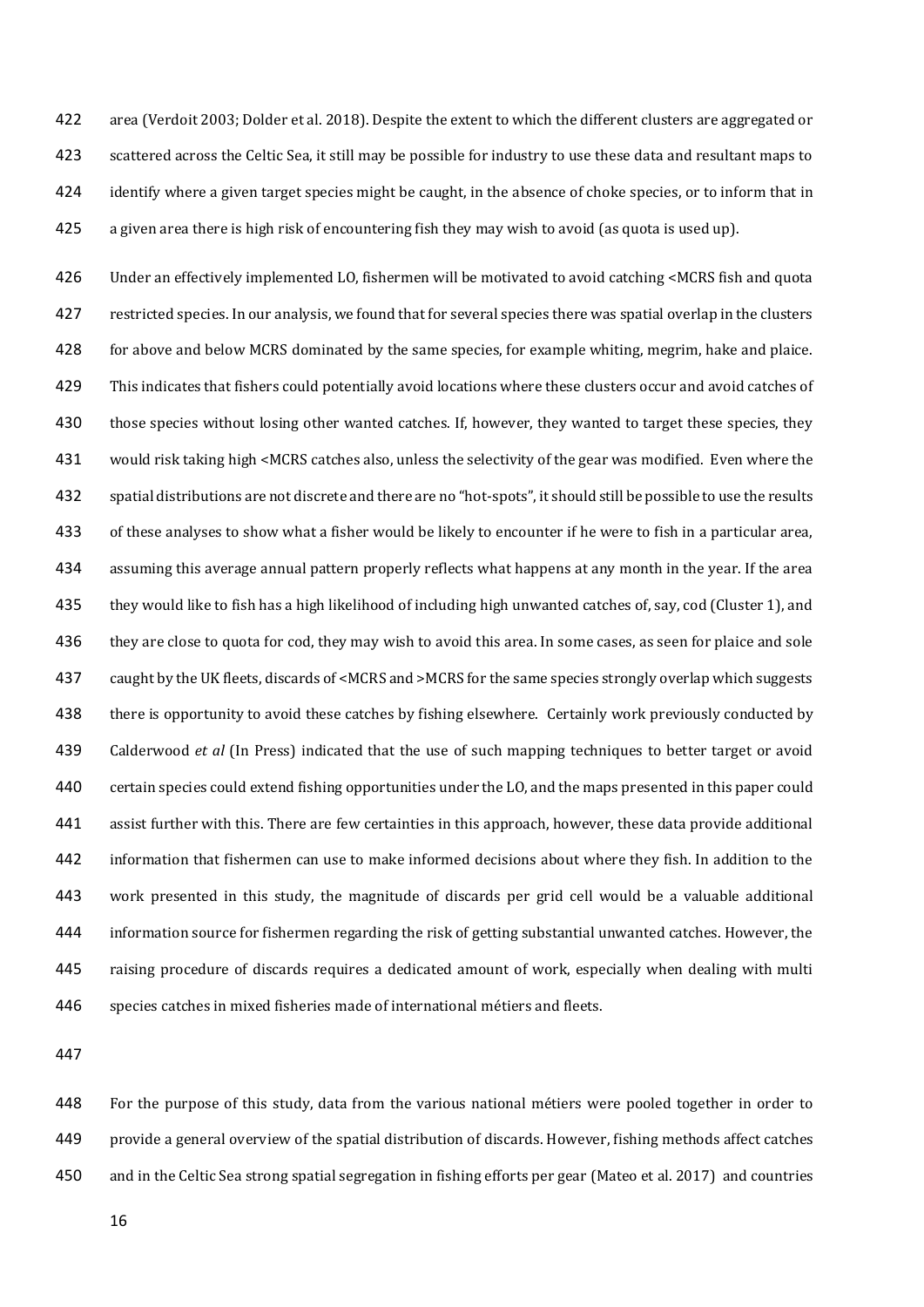(Moore et al. 2019) have been reported. These are likely to be responsible for some of the differences observed between the three country's maps. Fleet and métier based discard descriptions has support an important amount of literature in the Celtic sea (Rochet et al. 2002; Borges et al. 2005; Enever et al. 2007; Pointin et al. 2018). Due to the spatial segregation between gears, comparison between métier would be difficult when one of our objective was to provide an overview on the entire area. Nonetheless, the analysis could be implemented at métier level to address specific requests from the industry, with some caution being exercised dependent on the quantity of data available. The UK fleet in the study area is mainly composed of beam trawlers targeting benthic flatfish species along the coast, while the otter trawl gears used more predominantly by France and Ireland are known to have higher catch rates of roundish (Fraser et al. 2008). Differences observed between the maps produced per country may also, to a certain extent, be explained by the fact that they did not face the same quota constraints (Table2). Average quota uptake for Ireland was close to 100% for all the stocks considered except for plaice 7fg and sole 7hjk. Landings were below the fishing quotas for the UK except for haddock, plaice 7hjk and megrim with some year-to-year fluctuations. Mean percentage of quota uptake for France was also below 100% for most of the stocks (with some variability depending on the year), except for the two stocks of plaice and sole 7hjk. In light of this, the balance between > and <MCRS discards by species and countries presented in Table S1 suggests that discarding is not only the result of constraints on TAC and quotas but highlights the influence of potential market issues. It is recognized that the discard patterns observed have been influenced by the specific conditions for the vessels during each of the sampled trips with regard to quota availability and response to market opportunities.

 This study was focused on the potential to avoid catching unwanted fish in the first place, but at best that is likely to reduce, not eliminate, the impact of the LO. The necessary parallel and complementary response will be to modify the selectivity of the fishing nets. However, it is impossible to design gears with so called "knife-edge" selectivity, where all fish of one species are retained over MCRS, and the rest escape. Under the LO, all catches of >MCRS must be landed which leads to the risk of choke events for restricted quotas (Schrope 2010), whereby once the quota is reached for one species in a mixed fishery, fishing has to stop to avoid any further over-quota catches. In mixed fisheries, different species have different MCRS, catchability and behaviors in the net. Selectivity measures may represent part of the solution (Fauconnet and Rochet 2016), but precisely matching the quota available to a vessel operator with the catch composition using only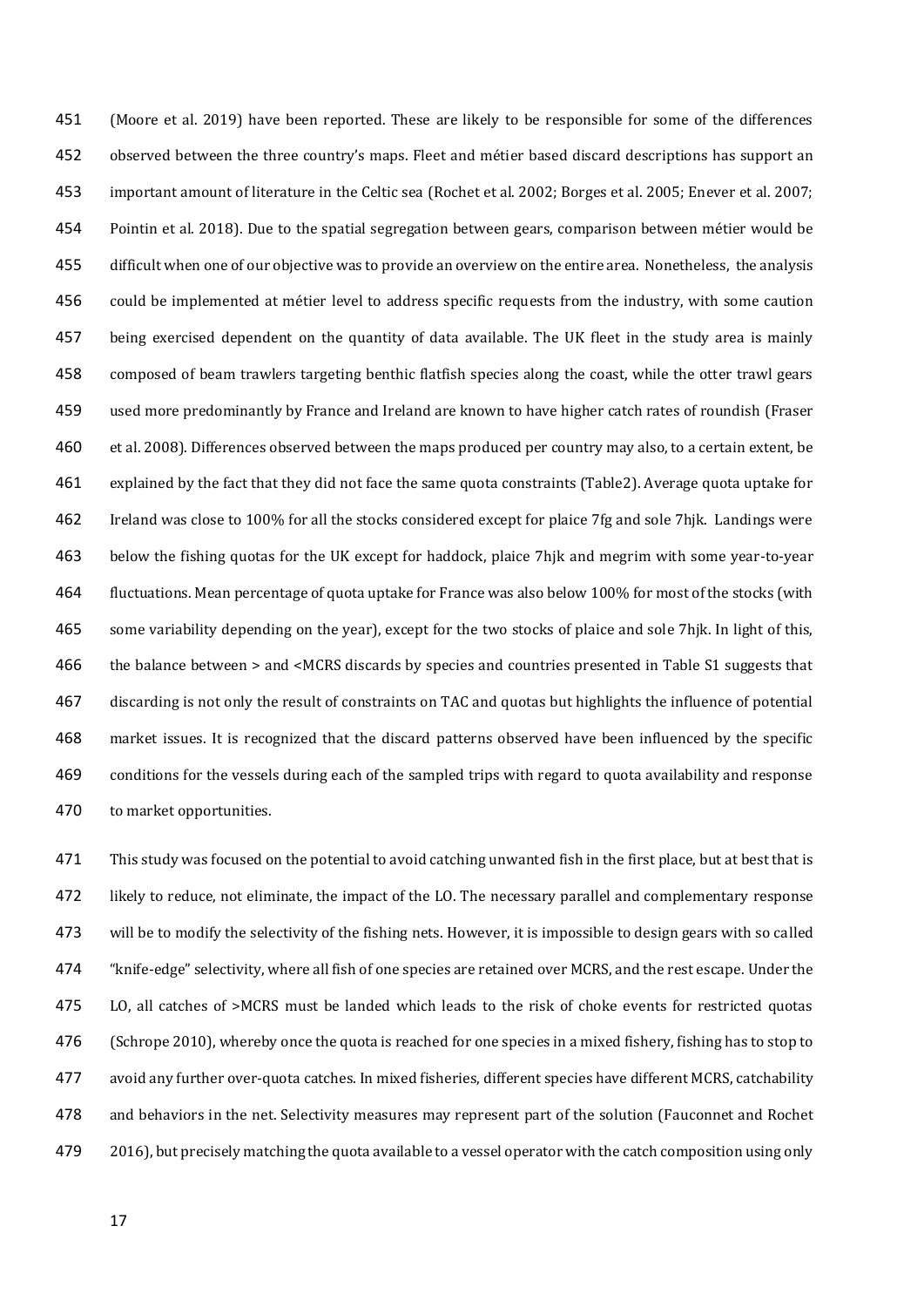gear selectivity changes is unlikely. Therefore, there will always be a trade-off, the more undersized fish we allow to escape, the more over MCRS fish also escape.

 In the period of this study, haddock TACs have been exhausted every year for all three nations (Table 2), leading to high discard rates. Undersized discards of haddock account for 40 to 50% of national discards (Table S1). Under the LO, previously discarded fish will now count against quotas, therefore there is a direct incentive to avoid undersized fish in order to maximize the revenue from quotas and minimize choke risk. Here we show that for species such as haddock, for which <MCRS haddock discards were found in many of the >MCRS clusters, for all three nations, across the entire area, the modification of gear selectivity will be an absolute necessity in addition to avoidance behaviour. Historically, discards of fish above MCRS has often been related to quota constraints e.g. (Batsleer et al. 2015). However, whiting in the Celtic sea showed a different picture. International TAC uptake over the study period is around 60%, with low quota uptake for France and UK, but almost 100% for Ireland. Nonetheless >MCRS discards account for 80 % of the discards suggesting strong market issues influencing discards. Our analyses highlighted that whiting and haddock were often caught and discarded together, as also highlight in (Mateo et al. 2017; Moore et al. 2019). The maps derived with 10 clusters indicate that avoiding <MCRS discards of haddock while not reducing caches of above MCRS whiting would be possible by fishing an area identified in the French and UK data south of the Scilly Isles. In the case of megrim in the Celtic sea discard rates were around 20% while quotas were not entirely taken except for the UK and 90% of discards for the three countries consisted of individuals >MCRS, which suggests market drivers instead. As with the North Sea megrim stock, discarding in the Celtic Sea could be also related to the higher susceptibility of megrim to bruising i.e., some body damage from abrasion with species like gurnards or boarfishes in the codend (Macdonald et al. 2014). As bruised catches are less appealing to buyers or fetch lower prices, discards of marketable fishes (in terms of MCRS) seem more likely to occur. For plaice, both international TAC and national quotas were constraining leading to high discards rates of >MCRS fish for Ireland and UK. Under the LO, such a non-target species can potentially choke both flatfish and whitefish demersal fisheries (Catchpole et al. 2017; ICES 2018). Comparison of discards maps of the three countries indicates that both above and below MCRS plaice discards were found in similar locations on coastal areas along both Irish and UK coasts. The co-occurrence with sole, a more valuable target species, might predominantly affect UK beam trawl fleets in the sense that spatial avoidance strategies are unlikely to be effective in avoiding catches of plaice and maintaining catches of sole.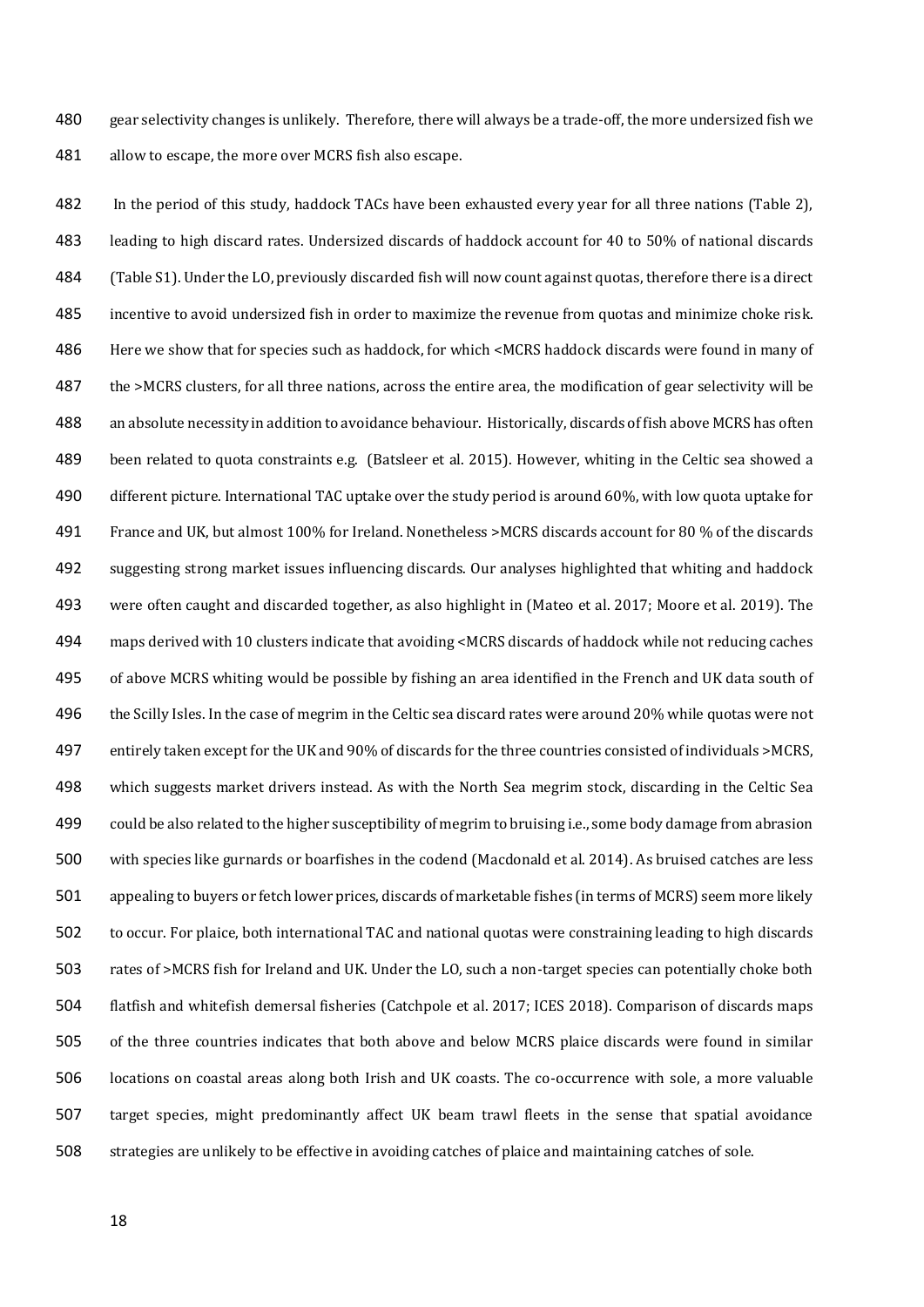This work is complementary to studies that have assessed the fishing suitability of an area based on discard per unit effort or discards to retained catch ratio (Viana et al. 2013; Grazia Pennino et al. 2014; Paradinas et al. 2016). We provide an overview of discard locations at multi species levels for both below and above MCRS discards in the central region of the Celtic Sea. It also sought to identify the spatial correspondence, or lack of, for discards above and below MCRS between countries and all countries combined. Previous analysis focused on discard to landings ratio, in this analysis we put the emphasis on discards only and distinguished < and > MCRS components because they have different implications in terms of management (Catchpole et al. 2014, 2017). It would then be interesting to investigate whether there is a link between > MCRS discards and landings quantities to better understand the link between the different components of the catches.

 Scientific observer data represent the only detailed source of information on discarding practices at sea. However, they represent a very small proportion of fishing trips, between 1 and 3% at the national level. Putting together Irish, French and UK data has increased the number of observations, albeit without increasing the proportion of the fishing activities sampled. The robustness of our conclusions will still depend on how representative the national sampling actually is, and will only ever provide a partial view of discarding behaviour. The influence of variables that may significantly affect discarding risk – such as the seasonal and annual effects but also the use of different fishing gears, gear designs (e.g., mesh size), methods (e.g., time of day of fishing) or skipper effects have been investigated in the literature using modeling. However, considering the amount of data available through observer at sea programmes it is difficult to additionally account for spatial pattern at finer scales. It often requires interpolation methods to extend prediction to unobserved area. Multivariate analyses such as those used in this study are powerful to summarize big data sets and did find similarities between entities, nonetheless they have no predictive capabilities. Even with three national databases pooled together, it was difficult to disaggregate the data set into quarter or year without decreasing drastically the number of cells observed (reducing the overall picture of the entire area) and the number of FOs in each cells. Increasing the size of the cells can help overpassing these issues, but tradeoffs should be made to avoid having too large cells leading to spatial avoidance strategies that result in limited fishing activity over large areas. One way to improve the accuracy and precision of the maps and maybe look at shorter time periods (such as quarter for example), to account for seasonal migration of fish and spawning aggregations, could be to use similar data that could be collected by fishermen themselves. This could be through science-industry partnerships or use of finer logbook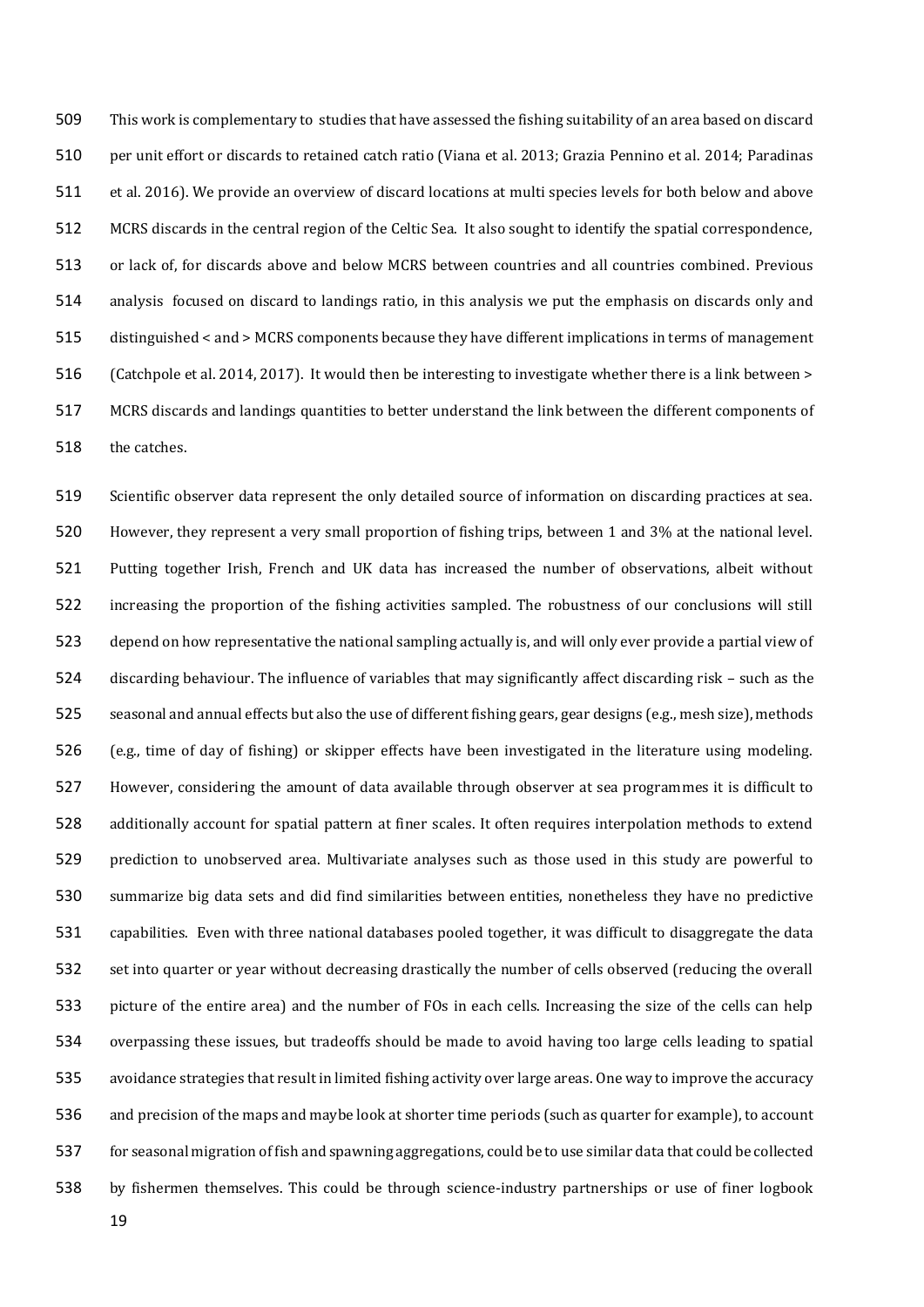information, e.g. by haul rather than day or trip. The design and implementation of such partnerships is never straightforward (Kraan et al. 2013); but stakeholders are becoming more engaged in providing industry data in parallel to data collection programs to fill the gaps (Mangi et al. 2018).

 The use of the type of spatial information at multispecies levels we have generated here by the fishing industry might appeal for more interactions between science and industry. Spatial management strategies may require additional (e.g finer spatial and temporal resolution and maybe real time) information (Little et al. 2015; Woods et al. 2018). The cluster analysis, the maps, and their subsequent analyses can help as a first approach to indicate the discarding risks of any particular area, but we should not be making decisions for the fishers. A further step would then be a more advanced modelling approach that would incorporate spatiotemporal effects and uncertainties and provides predictions on unobserved area. The main benefits of this work, and other similar work with observer data, will come from sharing the information in a format that fishermen can use to make decisions about their fishing operations. This could be as a risk map by species of what the likely issues with fishing in any given area might be. Other approaches can be real-time incentives using catch information. In that context, we could also envisage the use of web-based apps that can be interrogated by fishers before they sail and when at sea for single species and sizes or for different target and unwanted species. Similar approaches have been developed in the English Channel, x the Irish sea and the Celtic Sea (Reid and Fauconnet 2018).

#### **Acknowledgment**

 This work has been funded by the European Union's Horizon 2020 research and innovation programme under Grant Agreement DiscardLess No 633680.

- 
-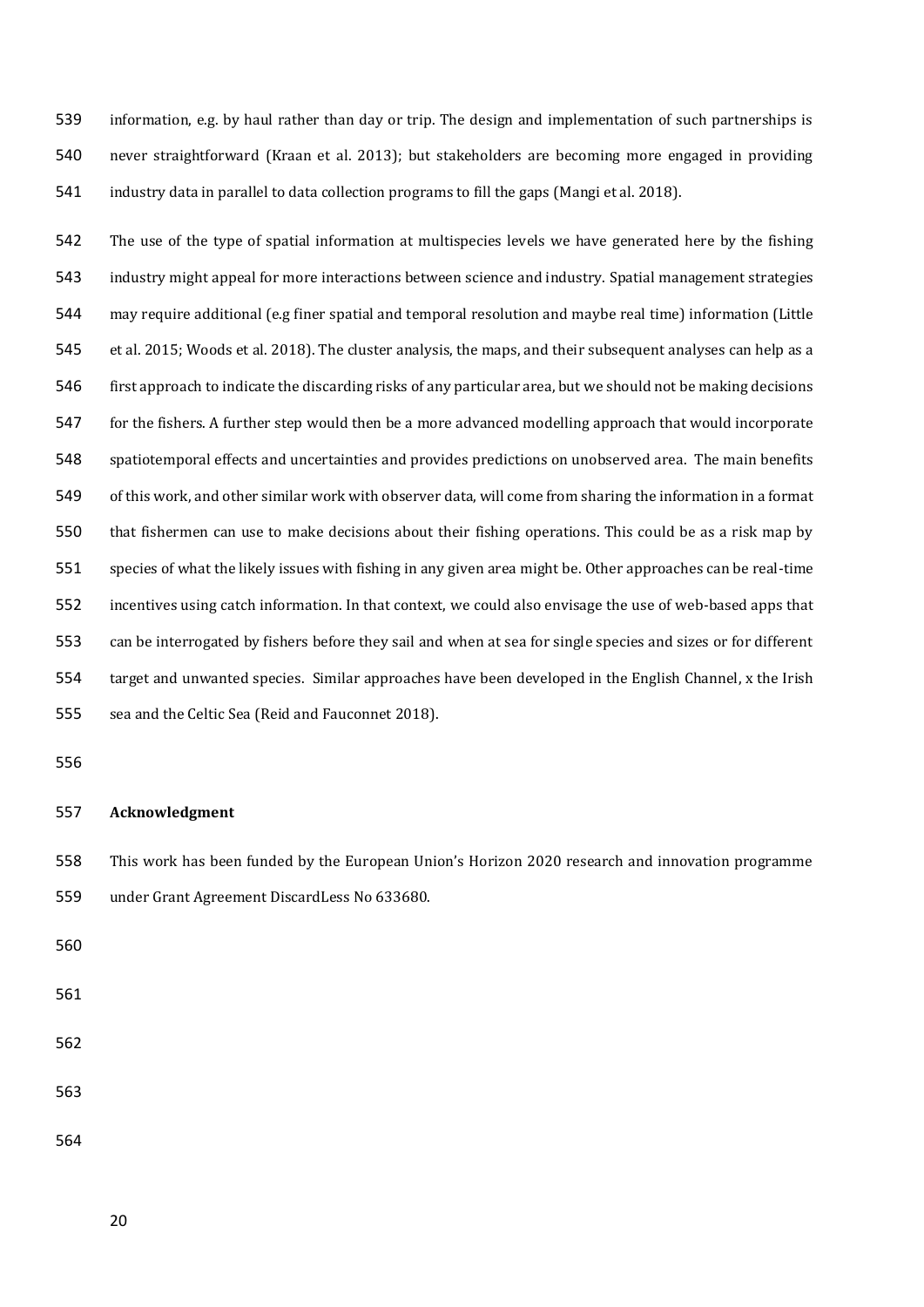### **References**

- Batsleer J, Hamon KG, van Overzee HMJ, et al (2015) High-grading and over-quota discarding in mixed fisheries. Rev Fish Biol Fish 25:715–736. doi: 10.1007/s11160-015-9403-0
- 568 Borges L, Rogan E, Officer R (2005) Discarding by the demersal fishery in the waters around Ireland. Fish<br>569 Res 76:1-13. doi: 10.1016/j.fishres.2005.05.011 Res 76:1–13. doi: 10.1016/j.fishres.2005.05.011
- 570 Calderwood J, Robert M, Pawlowski L, et al (In press) Hotspot mapping in the Celtic Sea: An interactive tool<br>571 Ultimational data to optimise fishing practices. Marine Policy using multinational data to optimise fishing practices. Marine Policy
- Catchpole TL, Feekings JP, Madsen N, et al (2014) Using inferred drivers of discarding behaviour to evaluate discard mitigation measures. ICES J Mar Sci 71:1277–1285. doi: 10.1093/icesjms/fst170
- 574 Catchpole TL, Frid CLJ, Gray TS (2005) Discards in North Sea fisheries: causes, consequences and solutions.<br>575 Mar Pol 29:421-430. doi: 10.1016/j.marpol.2004.07.001 Mar Pol 29:421–430. doi: 10.1016/j.marpol.2004.07.001
- 576 Catchpole TL, Ribeiro-Santos A, Mangi SC, et al (2017) The challenges of the landing obligation in EU<br>577 fisheries. Mar Pol 82:76-86. doi: 10.1016/i.marpol.2017.05.001 fisheries. Mar Pol 82:76–86. doi: 10.1016/j.marpol.2017.05.001
- Deporte N, Ulrich C, Mahévas S, et al (2012) Regional métier definition: a comparative investigation of 579 statistical methods using a workflow applied to international otter trawl fisheries in the North Sea.<br>580 [ICES ] Mar Sci 69:331-342. doi: 10.1093/icesjms/fsr197 ICES J Mar Sci 69:331–342. doi: 10.1093/icesjms/fsr197
- Dolder PJ, Thorson JT, Minto C (2018) Spatial separation of catches in highly mixed fisheries. Sci Rep 8:13886. doi: 10.1038/s41598-018-31881-w
- Eayrs S, Pol M (2018) The myth of voluntary uptake of proven fishing gear: investigations into the challenges inspiring change in fisheries. ICES J Mar Sci. doi: 10.1093/icesjms/fsy178
- Eliasen SQ, Papadopoulou K-N, Vassilopoulou V, Catchpole TL (2014) Socio-economic and institutional incentives influencing fishers' behaviour in relation to fishing practices and discard. ICES J Mar Sci 71:1298–1307. doi: 10.1093/icesjms/fst120
- 588 Enever R, Revill A, Grant A (2007) Discarding in the English Channel, Western approaches, Celtic and Irish<br>589 seas (ICES subarea VII). Fish Res 86:143-152. doi: 10.1016/j.fishres.2007.05.013 seas (ICES subarea VII). Fish Res 86:143–152. doi: 10.1016/j.fishres.2007.05.013
- Erzini K, Costa ME, Bentes L, Borges TC (2002) A comparative study of the species composition of discards 591 from five fisheries from the Algarve (southern Portugal). Fisheries Manag Ecol 9:31-40. doi:<br>592 10.1046/j.1365-2400.2002.00284.x 10.1046/j.1365-2400.2002.00284.x
- EU (2013) Regulation (EU) No 1380/2013 of the European Parliament and of the Council of 11 December 594 2013 on the Common Fisheries Policy, amending Council Regulations (EC) No 1954/2003 and (EC)<br>595 No 1224/2009 and repealing Council Regulations (EC) No 2371/2002 and (EC) No 639/2004 and No 1224/2009 and repealing Council Regulations (EC) No 2371/2002 and (EC) No 639/2004 and Council Decision 2004/585/EC
- Evans K, Weninger Q (2014) Information Sharing and Cooperative Search in Fisheries. Environmental & Resource Economics 58:353–372
- 599 Fauconnet L, Rochet M-J (2016) Fishing selectivity as an instrument to reach management objectives in an<br>600 ecosystem approach to fisheries. Mar Pol 64:46-54. doi: 10.1016/i.marpol.2015.11.004 ecosystem approach to fisheries. Mar Pol 64:46–54. doi: 10.1016/j.marpol.2015.11.004
- Feekings J, Bartolino V, Madsen N, Catchpole T (2012) Fishery Discards: Factors Affecting Their Variability within a Demersal Trawl Fishery. PLoS One 7:e36409. doi: 10.1371/journal.pone.0036409
- Fraser HM, Greenstreet SPR, Fryer RJ, Piet GJ (2008) Mapping spatial variation in demersal fish species diversity and composition in the North Sea: accounting for species and size-related catchability in survey trawls. ICES J Mar Sci 65:531–538. doi: 10.1093/icesjms/fsn036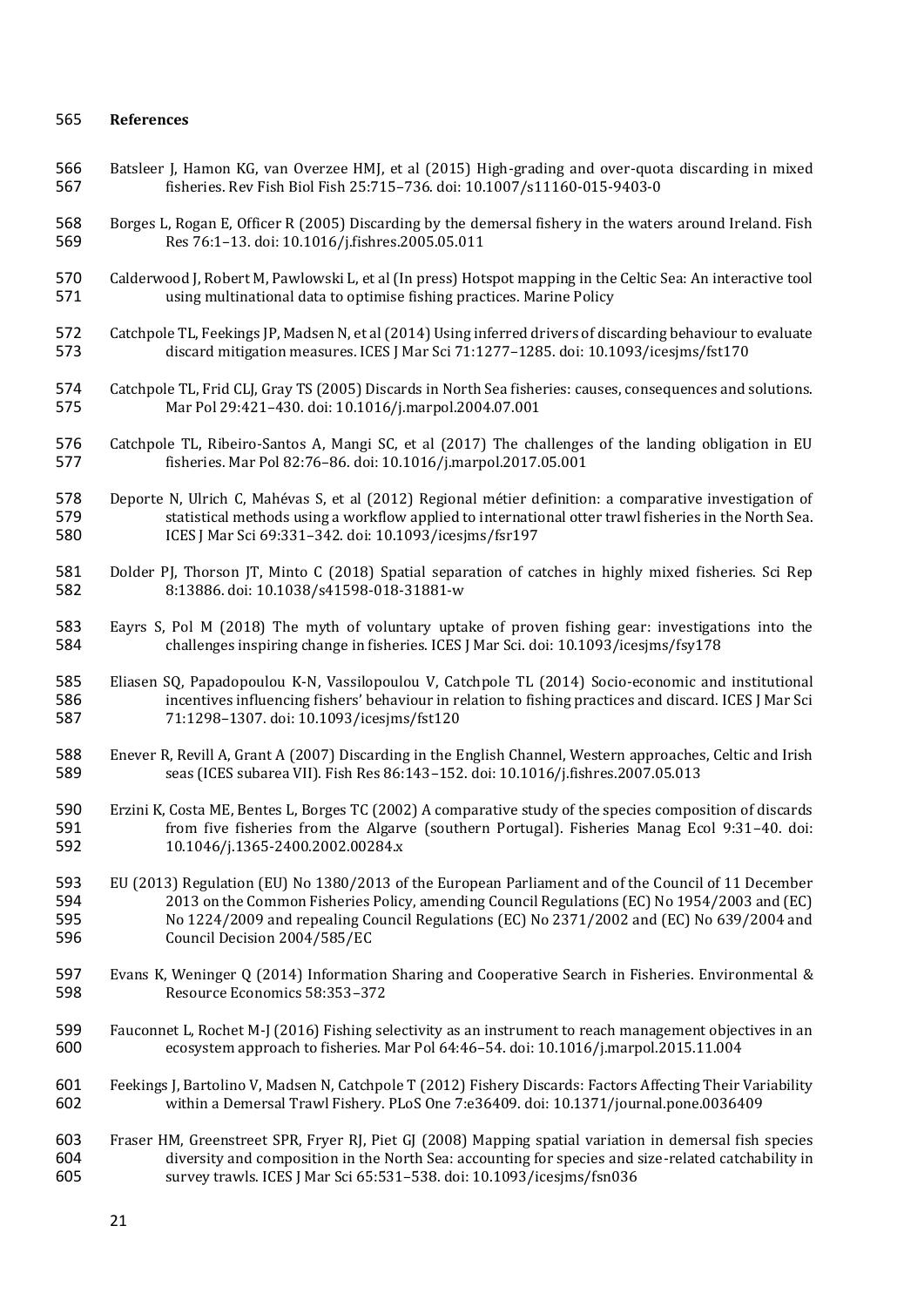- Fryer RJ, O'Neill FG, Edridge A (2016) A meta-analysis of haddock size-selection data. Fish Fish 17:358–374. doi: 10.1111/faf.12107
- 608 Fryer RJ, Summerbell K, O'Neill FG (2017) A meta-analysis of vertical stratification in demersal trawl gears.<br>609 **Can Fish Aquat Sci 74:1243-1250**. doi: 10.1139/cifas-2016-0391 Can J Fish Aquat Sci 74:1243–1250. doi: 10.1139/cjfas-2016-0391
- GearingUp (2017) https://tool.gearingup.eu/. https://tool.gearingup.eu/
- 611 Gerritsen H, Lordan C (2011) Integrating vessel monitoring systems (VMS) data with daily catch data from<br>612 **Integration** the spatial distribution of catch and effort at high resolution. ICES J Mar Sci logbooks to explore the spatial distribution of catch and effort at high resolution. ICES J Mar Sci 68:245–252. doi: 10.1093/icesjms/fsq137
- 614 Gerritsen HD, Lordan C, Minto C, Kraak SBM (2012) Spatial patterns in the retained catch composition of 615 Irish demersal otter trawlers: High-resolution fisheries data as a management tool. Fish Res Irish demersal otter trawlers: High-resolution fisheries data as a management tool. Fish Res 129:127–136. doi: 10.1016/j.fishres.2012.06.019
- Grazia Pennino M, Munoz F, Conesa D, et al (2014) Bayesian spatio-temporal discard model in a demersal trawl fishery. J Sea Res 90:44–53. doi: 10.1016/j.seares.2014.03.001
- ICES (2018) Celtic Seas ecoregion ? Fisheries overview, including mixed-fisheries considerations. ICES. doi: 10.17895/ices.pub.4640
- Kacher M, Amara R (2005) Distribution and growth of 0-group European hake in the Bay of Biscay and Celtic Sea: a spatial and inter-annual analyses. Fish Res 71:373–378. doi: 10.1016/j.fisheries.2004.08.034
- Kelleher K (2005) Discards in the World's Marine Fisheries An Update. 131
- Kraan M, Uhlmann S, Steenbergen J, et al (2013) The optimal process of self-sampling in fisheries: lessons learned in the Netherlands. J Fish Biol 83:963–973. doi: 10.1111/jfb.12192
- Legendre P, Legendre L (2012) Numerical Ecology, Volume 24 3rd Edition
- Little AS, Needle CL, Hilborn R, et al (2015) Real-time spatial management approaches to reduce bycatch and discards: experiences from Europe and the United States. Fish Fish 16:576–602. doi: 10.1111/faf.12080
- Macdonald P, Cleasby IR, Angus CH, Marshall CT (2014) The contribution of quota to the discards problem: 631 a case study on the complexity of common megrim Lepidorhombus whiffiagonis discarding in the<br>632 horthern North Sea. ICES J Mar Sci 71:1256-1265. doi: 10.1093/icesjms/fsu009 northern North Sea. ICES J Mar Sci 71:1256–1265. doi: 10.1093/icesjms/fsu009
- Maina I, Kavadas S, Machias A, et al (2018) Modelling the spatiotemporal distribution of fisheries discards: A case study on eastern Ionian Sea trawl fishery. J Sea Res 139:10–23. doi: 10.1016/j.seares.2018.06.001
- Mangi SC, Kupschus S, Mackinson S, et al (2018) Progress in designing and delivering effective fishing industry-science data collection in the UK. Fish Fish 19:622–642. doi: 10.1111/faf.12279
- Martinez I, Ellis JR, Scott B, Tidd A (2013) The fish and fisheries of Jones Bank and the wider Celtic Sea. Prog Oceanogr 117:89–105. doi: 10.1016/j.pocean.2013.03.004
- Mateo M, Pawlowski L, Robert M (2017) Highly mixed fisheries: fine-scale spatial patterns in retained catches of French fisheries in the Celtic Sea. ICES J Mar Sci 74:91–101. doi: 10.1093/icesjms/fsw129
- 642 Maxwell DL, Stelzenmueller V, Eastwood PD, Rogers SI (2009) Modelling the spatial distribution of plaice<br>643 (Pleuronectes platessa), sole (Solea solea) and thornback ray (Raja clavata) in UK waters for marine (Pleuronectes platessa), sole (Solea solea) and thornback ray (Raja clavata) in UK waters for marine management and planning. J Sea Res 61:258–267. doi: 10.1016/j.seares.2008.11.008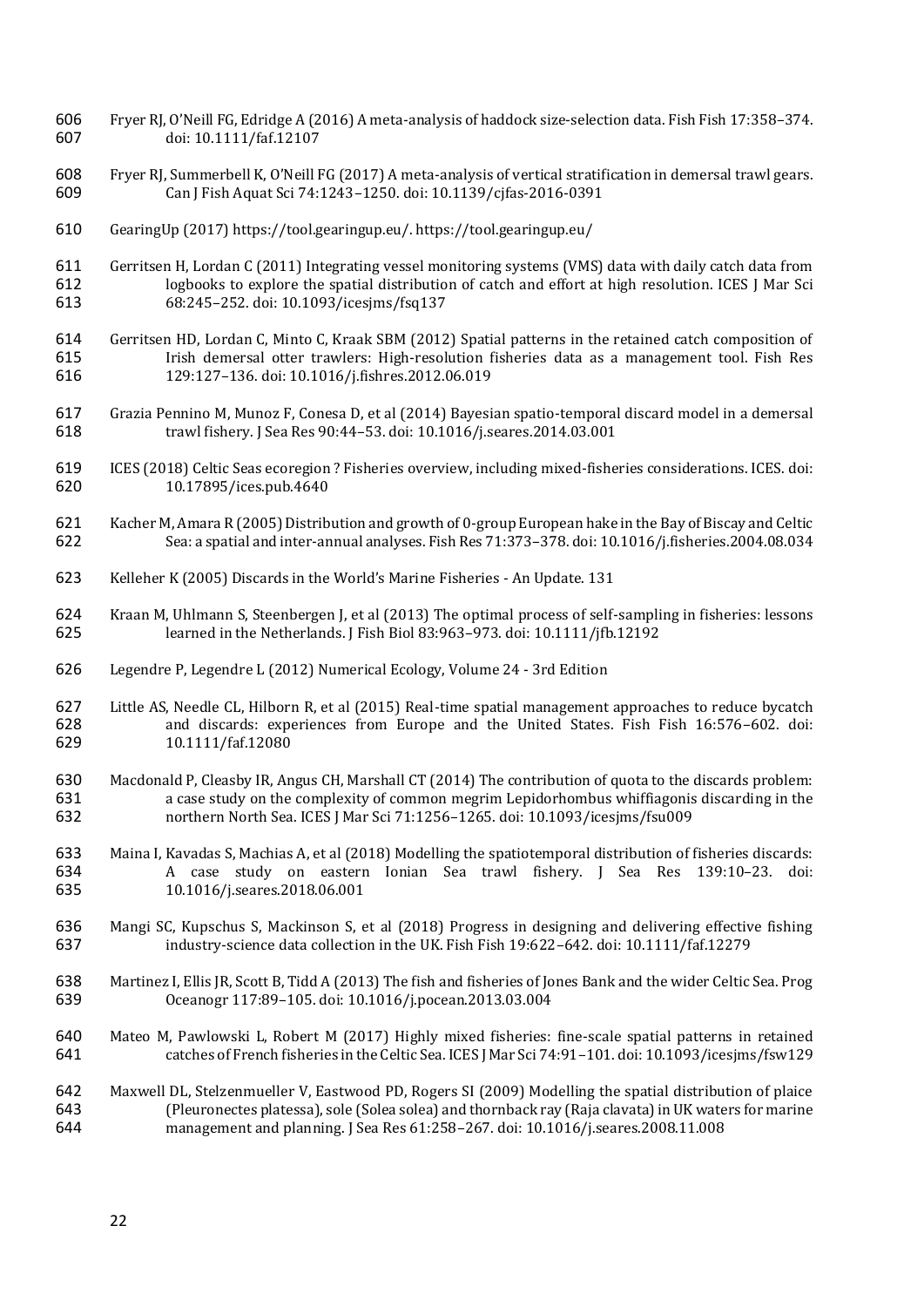- Moore C, Davie S, Robert M, et al (2019) Defining métier for the Celtic Sea mixed fisheries: A multiannual international study of typology. Fisheries Research 219:105310. doi: 10.1016/j.fishres.2019.105310
- Morandeau G, Macher C, Sanchez F, et al (2014) Why do fishermen discard? Distribution and quantification of the causes of discards in the Southern Bay of Biscay passive gear fisheries. Marine Policy 48:30– 38. doi: 10.1016/j.marpol.2014.02.022
- O'Neill FG, Mutch K (2017) Selectivity in Trawl Fishing Gears. Scottish Marine and Freshwater Science Vol 8 No 01
- 653 Paradinas I, Marin M, Grazia Pennino M, et al (2016) Identifying the best fishing-suitable areas under the<br>654 new European discard ban. ICES J Mar Sci 73:2479-2487. doi: 10.1093/icesims/fsw114 new European discard ban. ICES J Mar Sci 73:2479–2487. doi: 10.1093/icesjms/fsw114
- Pennino MG, Vilela R, Valeiras J, Bellido JM (2017) Discard management: A spatial multi-criteria approach. Mar Pol 77:144–151. doi: 10.1016/j.marpol.2016.12.022
- Pérez R, Gilman E, Huntington T, et al (2019) A third assessment of global marine fisheries discards. FAO Fisheries and Aquaculture Technical Paper No. 633. Rome, FAO. 78 pp
- 659 Persohn C, Lorance P, Trenkel VM (2009) Habitat preferences of selected demersal fish species in the Bay<br>660 of Biscay and Celtic Sea, North-East Atlantic. Fish Oceanogr 18:268–285. doi: 10.1111/i.1365of Biscay and Celtic Sea, North-East Atlantic. Fish Oceanogr 18:268–285. doi: 10.1111/j.1365-2419.2009.00515.x
- Pointin F, Cornou A-S, Prod'homme R, et al (2018) A method to address the non-random spatial distribution of on-board observer data to map landings and discards. Fish Res 199:242–251. doi: 10.1016/j.fishres.2017.10.023
- Reid D, Fauconnet L (2018) Decision support tool for fishers incorporating information from tasks 4.1, 4.2 and information on unwanted catches derived from scientific data. DiscardLess deliverable D4.3.
- 667 Rochet MJ, Peronnet I, Trenkel VM (2002) An analysis of discards from the French trawler fleet in the Celtic<br>668 Sea. ICES J Mar Sci 59:538–552. doi: 10.1006/jmsc.2002.1182 Sea. ICES J Mar Sci 59:538–552. doi: 10.1006/jmsc.2002.1182
- Schrope M (2010) Fisheries: What's the catch? Nature 465:540–542. doi: 10.1038/465540a
- SeaFish (2018) https://www.seafish.org/geardb/
- Sharples J, Ellis JR, Nolan G, Scott BE (2013) Fishing and the oceanography of a stratified shelf sea. Prog Oceanogr 117:130–139. doi: 10.1016/j.pocean.2013.06.014
- Sigurdardottir S, Stefansdottir EK, Condie H, et al (2015) How can discards in European fisheries be mitigated? Strengths, weaknesses, opportunities and threats of potential mitigation methods. Mar Pol 51:366–374. doi: 10.1016/j.marpol.2014.09.018
- 676 Sims M, Cox T, Lewison R (2008) Modeling spatial patterns in fisheries bycatch: Improving bycatch maps to<br>677 aid fisheries management. Ecol Appl 18:649-661. doi: 10.1890/07-0685.1 aid fisheries management. Ecol Appl 18:649–661. doi: 10.1890/07-0685.1
- 678 Verdoit M (2003) Are commercial logbook and scientific CPUE data useful for characterizing the spatial and<br>679 seasonal distribution of exploited populations? The case of the Celtic Sea whiting. Aquatic Living seasonal distribution of exploited populations? The case of the Celtic Sea whiting. Aquatic Living Resources 16:467–485. doi: 10.1016/j.aquliv.2003.07.002
- 681 Viana M, Jackson AL, Graham N, Parnell AC (2013) Disentangling spatio-temporal processes in a hierarchical<br>682 system: a case study in fisheries discards. Ecography 36:569-578. doi: 10.1111/j.1600system: a case study in fisheries discards. Ecography 36:569-578. doi: 10.1111/j.1600-0587.2012.07853.x
- 684 Vilela R, Maria Bellido J (2015) Fishing suitability maps: helping fishermen reduce discards. Can J Fish Aquat<br>685 Sci 72:1191-1201. doi: 10.1139/cifas-2013-0522 Sci 72:1191–1201. doi: 10.1139/cjfas-2013-0522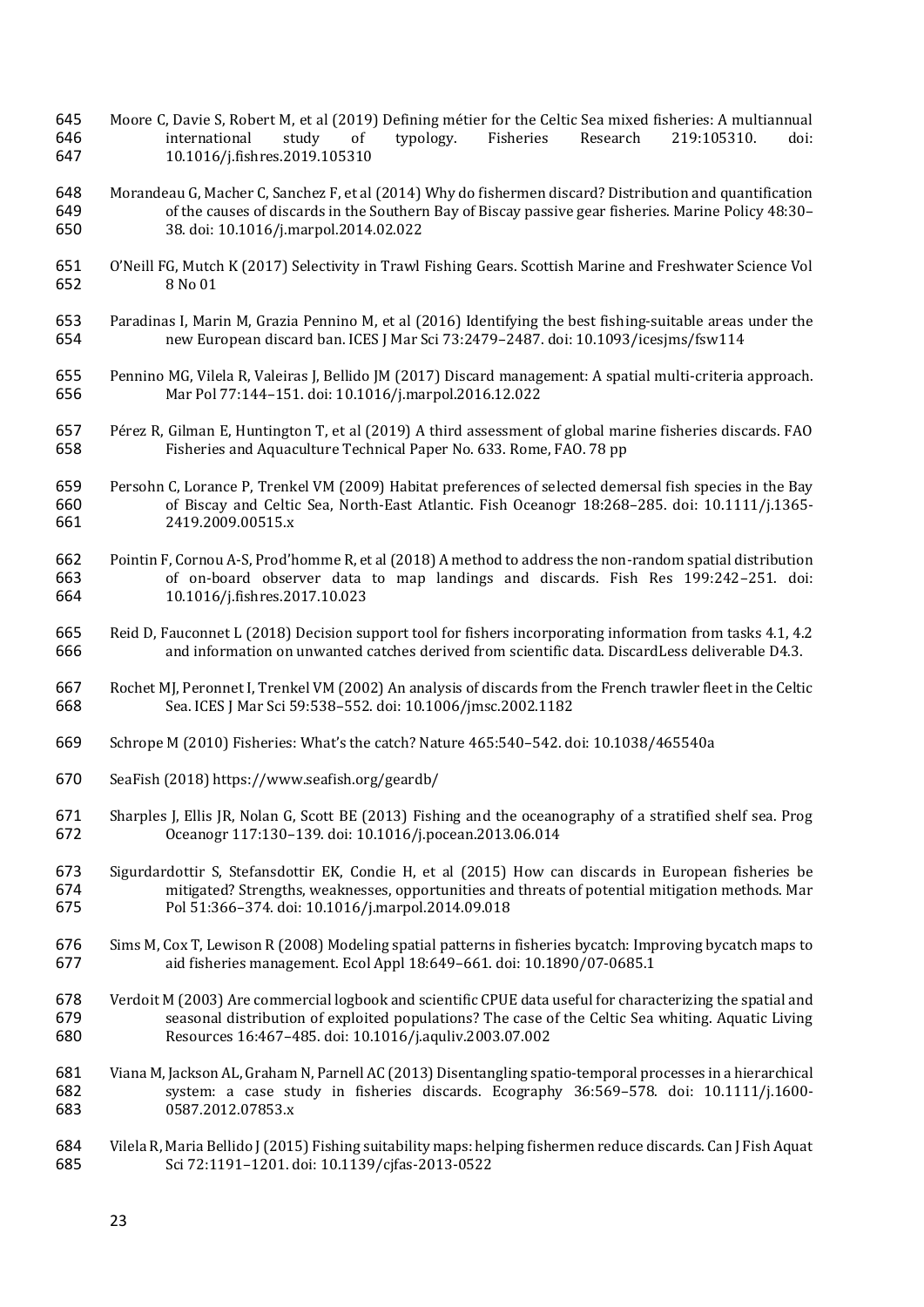Woods PJ, Elvarsson BT, Sigurdsson T, Stefansson G (2018) Evaluating the effectiveness of real-time closures for reducing susceptibility of small fish to capture. ICES J Mar Sci 75:298–308. doi: 10.1093/icesjms/fsx152

| 689 | Zeller D, Cashion T, Palomares M, Pauly D (2018) Global marine fisheries discards: A synthesis of |
|-----|---------------------------------------------------------------------------------------------------|
| 690 | reconstructed data. Fish Fish 19:30-39. doi: 10.1111/faf.12233                                    |

- 
- 
- 
- 
- 
- 
- 
- 
- 
- 
- 
- 
- 
- 
- 
- 
- 
- 
- 
- 
- 
- 
- 
- 
- 
- 
- 
- 
- 
-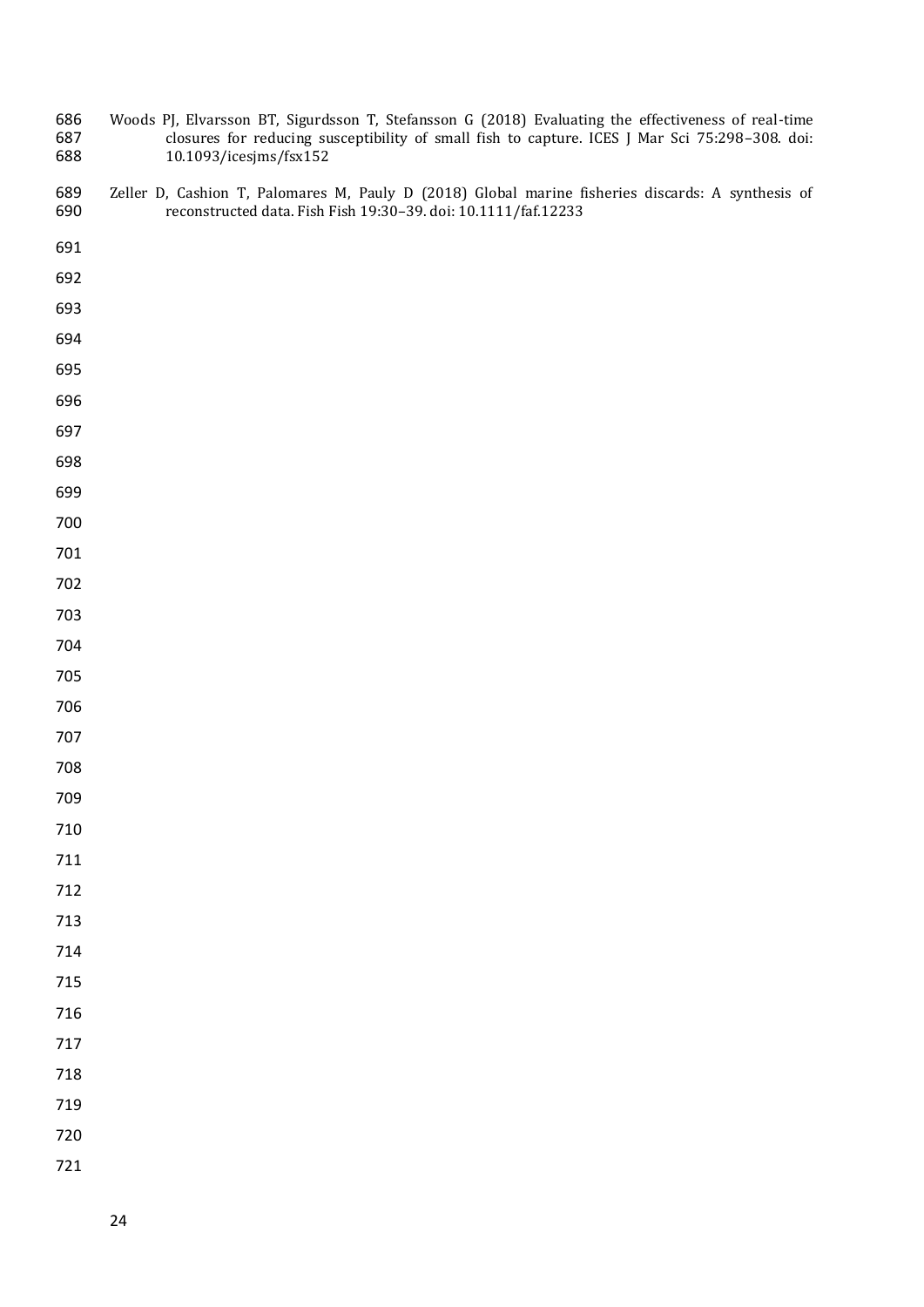# Figures and tables captions



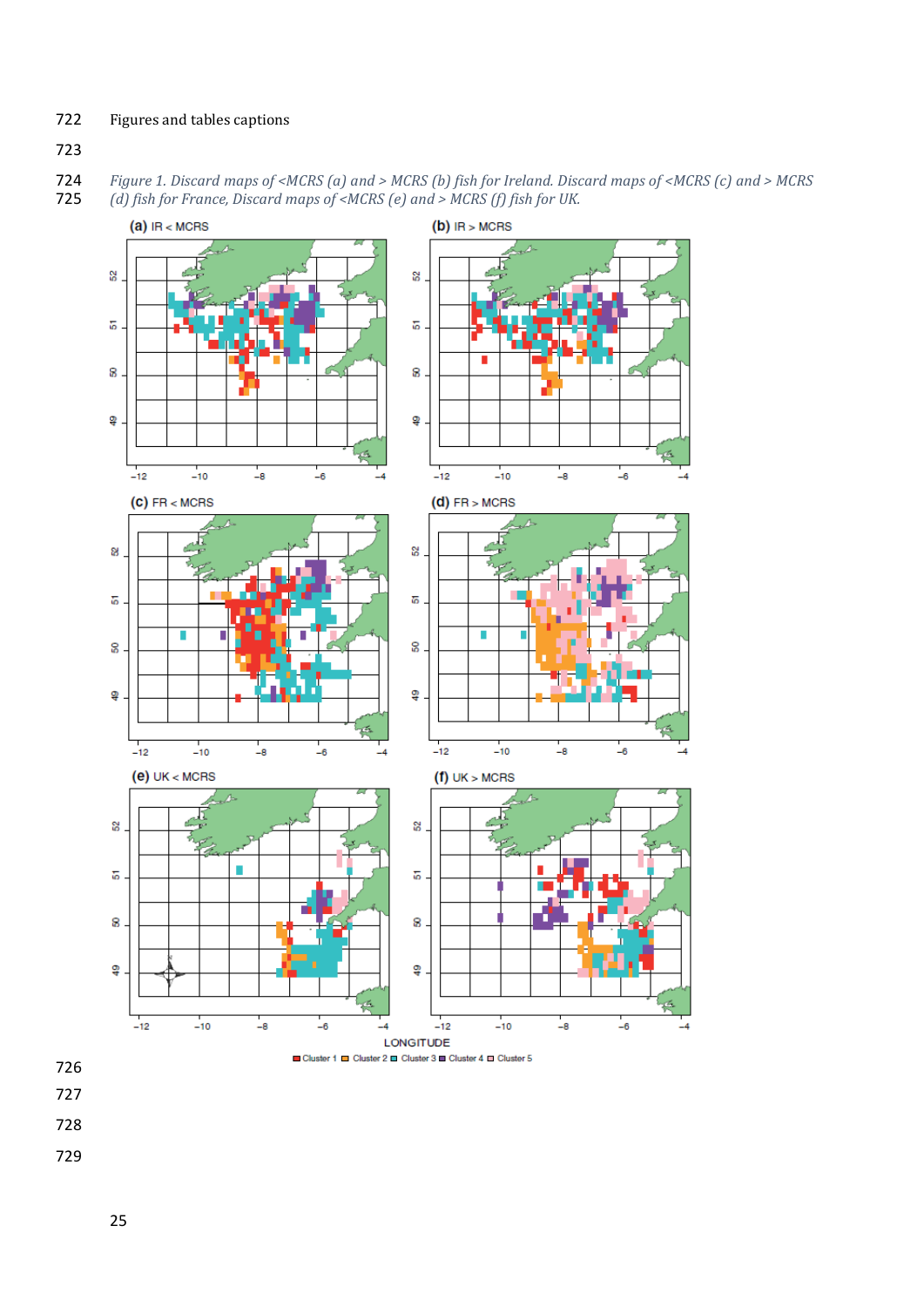*Figure 2. Bar plots illustrating in which proportion the cells of each cluster of undersized discards are classified* 

 *in oversized discards clusters. If all cells classified as cluster 1 for undersized discards were also classified in cluster 1 for oversized discards, the first bar would be entirely red.* 



*Figure 3. Discard maps of <MCRS (a) and > MCRS (b) fish for Ireland, France and UK data analyzed together.* 



 *Figure 4. Overlapping maps of cluster for international and national data for cluster 8(a-b) and cluster 1 (c-d) and for < MCRS discards (a,c) and > MCRS discards (b,d).*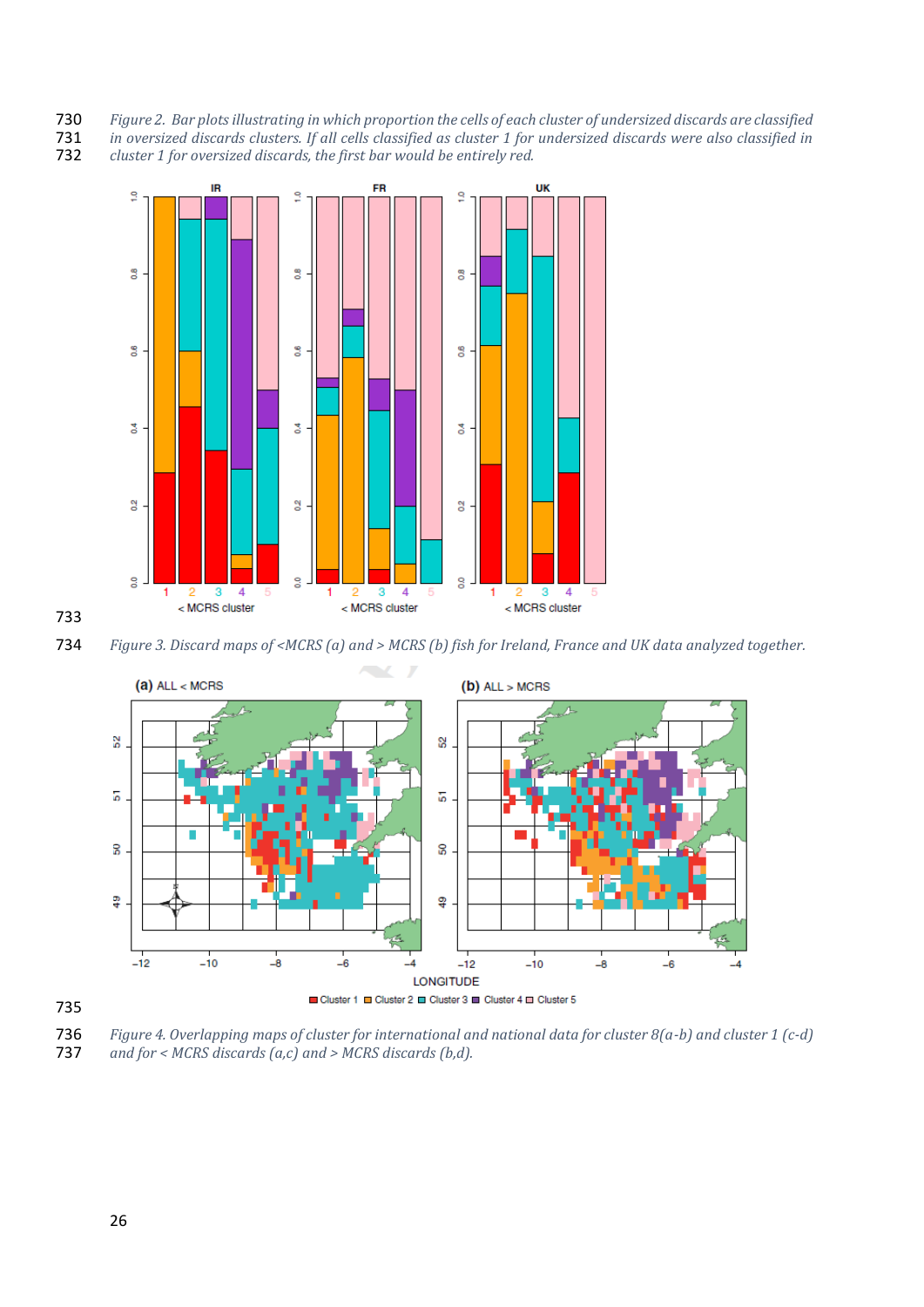

 *Figure 5. Overlapping maps of < and > MCRS discards for cluster 9 based on a) all data combined, b) Irish data, c) French data and d) UK data.* 

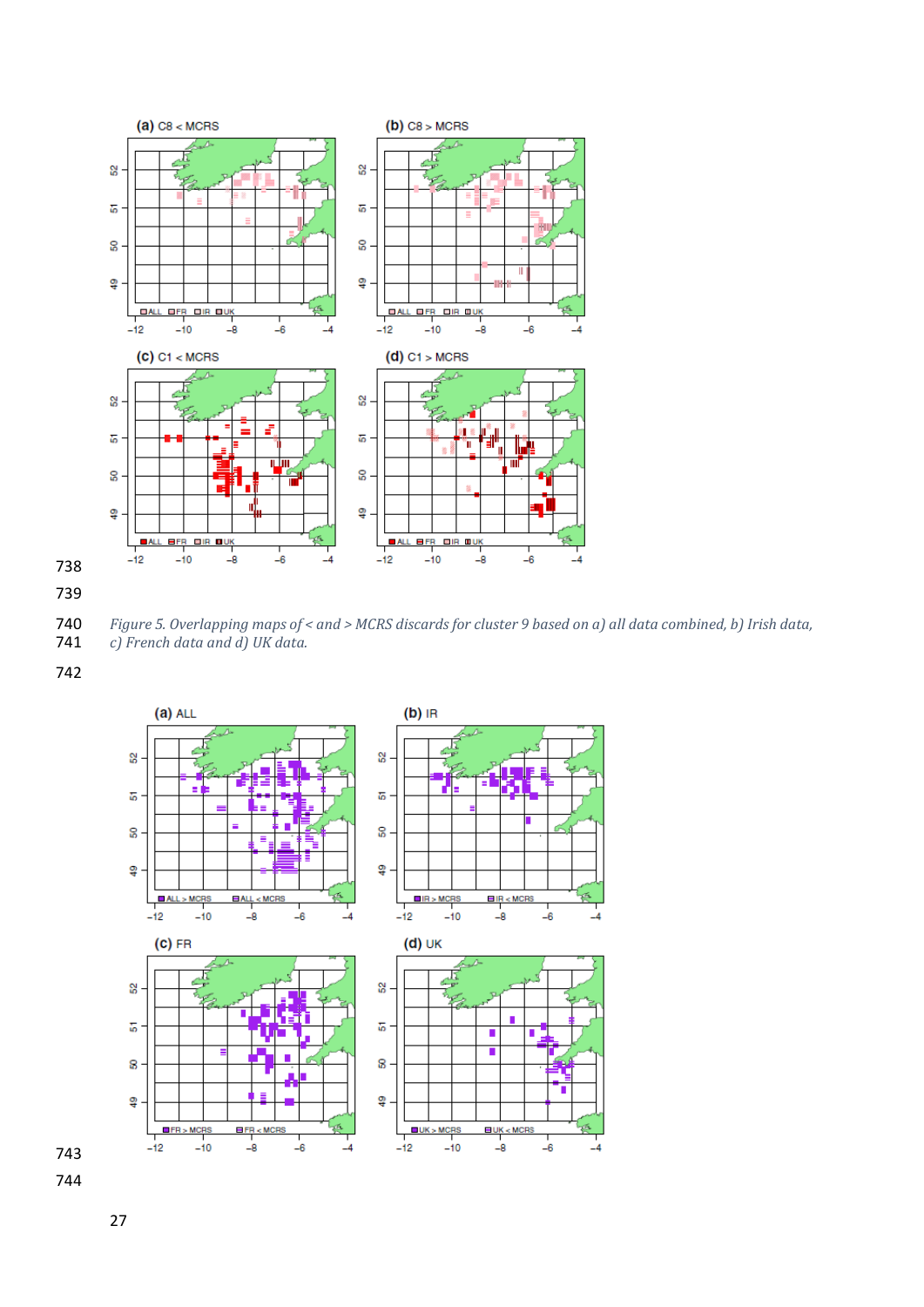*Table 1. Relative abundance for each species in clusters of < and > MCRS discards for Ireland (a), France (b) ,*  UK (c), and the three countries combined (d).

| a) IR   | < MCRS Cluster                                    |                           | > MCRS Cluster       |         |    |
|---------|---------------------------------------------------|---------------------------|----------------------|---------|----|
|         | 2                                                 | 31<br>5                   | 2                    | 31      | 5. |
| d       | 0.62 0.09 0.12 0.14 0.03 0.58 0.07 0.12 0.14 0.09 |                           |                      |         |    |
| Megrim  | 0.16 0.81 0.01 0.00 0.03 0.09 0.64 0.12 0.02 0.13 |                           |                      |         |    |
| Haddock | 0.24 0.02 0.44 0.22 0.09 0.22 0.02 0.48 0.17 0.12 |                           |                      |         |    |
| Whiting | 0.04 0.00 0.08 0.75 0.13 0.07 0.01 0.12 0.64 0.15 |                           |                      |         |    |
| Hake    | 0.15 0.69 0.02 0.06 0.09 0.47 0.15 0.14 0.04 0.20 |                           |                      |         |    |
| Plaice  | 0.08 0.00 0.04 0.10 0.78 0.05 0.01 0.13 0.07 0.75 |                           |                      |         |    |
| Sole    | 0.00 0.00 0.00 0.81 0.19 0.01 0.00 0.07 0.10 0.82 |                           |                      |         |    |
| b) FR   |                                                   |                           |                      |         |    |
|         | $\overline{2}$<br>11                              | 5 <sup>1</sup><br>31<br>4 | 2                    | 3<br>4  | 5  |
| Cod     | 0.73 0.10 0.05 0.10 0.03 0.79 0.07 0.01 0.01 0.11 |                           |                      |         |    |
| Megrim  | 0.12 0.87 0.00 0.01 0.00 0.12 0.66 0.06 0.06 0.10 |                           |                      |         |    |
| Haddock |                                                   |                           |                      |         |    |
| Whiting | 0.23 0.15 0.41 0.19 0.02 0.04 0.07 0.53 0.09 0.27 |                           |                      |         |    |
|         | 0.04 0.05 0.03 0.88 0.01 0.04 0.05 0.04 0.72 0.15 |                           |                      |         |    |
| Hake    | 0.10 0.84 0.03 0.03 0.00 0.16 0.64 0.01 0.03 0.16 |                           |                      |         |    |
| Plaice  | 0.04 0.01 0.01 0.05 0.89 0.08 0.09 0.03 0.14 0.66 |                           |                      |         |    |
| Sole    |                                                   |                           |                      |         |    |
| c) UK   |                                                   |                           |                      |         |    |
|         | $\overline{2}$<br>11                              | 3<br>$\overline{4}$<br>5  | $\overline{2}$<br>11 | 31<br>4 | 5  |
| Cod     | 0.58 0.15 0.06 0.16 0.06 0.54 0.03 0.09 0.24 0.10 |                           |                      |         |    |
| Megrim  | 0.15 0.72 0.13 0.00 0.00 0.01 0.64 0.21 0.02 0.12 |                           |                      |         |    |
| Haddock | 0.13 0.19 0.47 0.19 0.03 0.07 0.11 0.64 0.03 0.15 |                           |                      |         |    |
| Whiting | 0.02 0.01 0.06 0.85 0.07 0.10 0.04 0.15 0.17 0.55 |                           |                      |         |    |
| Hake    | 0.05 0.65 0.05 0.25 0.00 0.05 0.08 0.06 0.75 0.06 |                           |                      |         |    |
| Plaice  | 0.11 0.03 0.04 0.12 0.70 0.01 0.06 0.11 0.00 0.81 |                           |                      |         |    |
| Sole    | 0.03 0.00 0.07 0.00 0.90 0.00 0.06 0.13 0.00 0.81 |                           |                      |         |    |
| d) ALL  |                                                   |                           |                      |         |    |
| Cod     | $\overline{2}$                                    | 5<br>3                    | $\overline{2}$       | 3       | 5  |
| Megrim  | 0.67 0.01 0.13 0.12 0.06 0.56 0.08 0.09 0.10 0.16 |                           |                      |         |    |
| Haddock | 0.21 0.73 0.05 0.00 0.01 0.08 0.64 0.17 0.03 0.08 |                           |                      |         |    |
| Whiting | 0.19 0.06 0.46 0.25 0.05 0.12 0.07 0.43 0.27 0.11 |                           |                      |         |    |
| Hake    | 0.03 0.02 0.06 0.78 0.11 0.06 0.04 0.09 0.58 0.23 |                           |                      |         |    |
| Plaice  | 0.17 0.71 0.03 0.05 0.04 0.43 0.21 0.18 0.06 0.12 |                           |                      |         |    |
| Sole    | 0.02 0.01 0.05 0.06 0.85 0.04 0.08 0.07 0.08 0.73 |                           |                      |         |    |
|         | 0.00 0.00 0.04 0.03 0.93 0.00 0.04 0.05 0.03 0.87 |                           |                      |         |    |
|         |                                                   |                           |                      |         |    |
|         |                                                   |                           |                      |         |    |
|         |                                                   |                           |                      |         |    |
|         |                                                   |                           |                      |         |    |
|         |                                                   |                           |                      |         |    |
|         |                                                   |                           |                      |         |    |
|         |                                                   |                           |                      |         |    |
|         |                                                   |                           |                      |         |    |
|         |                                                   |                           |                      |         |    |
|         |                                                   |                           |                      |         |    |
|         |                                                   |                           |                      |         |    |
|         |                                                   |                           |                      |         |    |
|         |                                                   |                           |                      |         |    |
|         |                                                   |                           |                      |         |    |
|         |                                                   |                           |                      |         |    |
|         |                                                   |                           |                      |         |    |
|         |                                                   |                           |                      |         |    |
|         |                                                   |                           |                      |         |    |
|         |                                                   |                           |                      |         |    |
|         |                                                   |                           |                      |         |    |
|         |                                                   |                           |                      |         |    |
|         |                                                   |                           |                      |         |    |
|         |                                                   |                           |                      |         |    |
|         |                                                   |                           |                      |         |    |





- 
- 
- 
- 
- 
- 
- 
- 
-